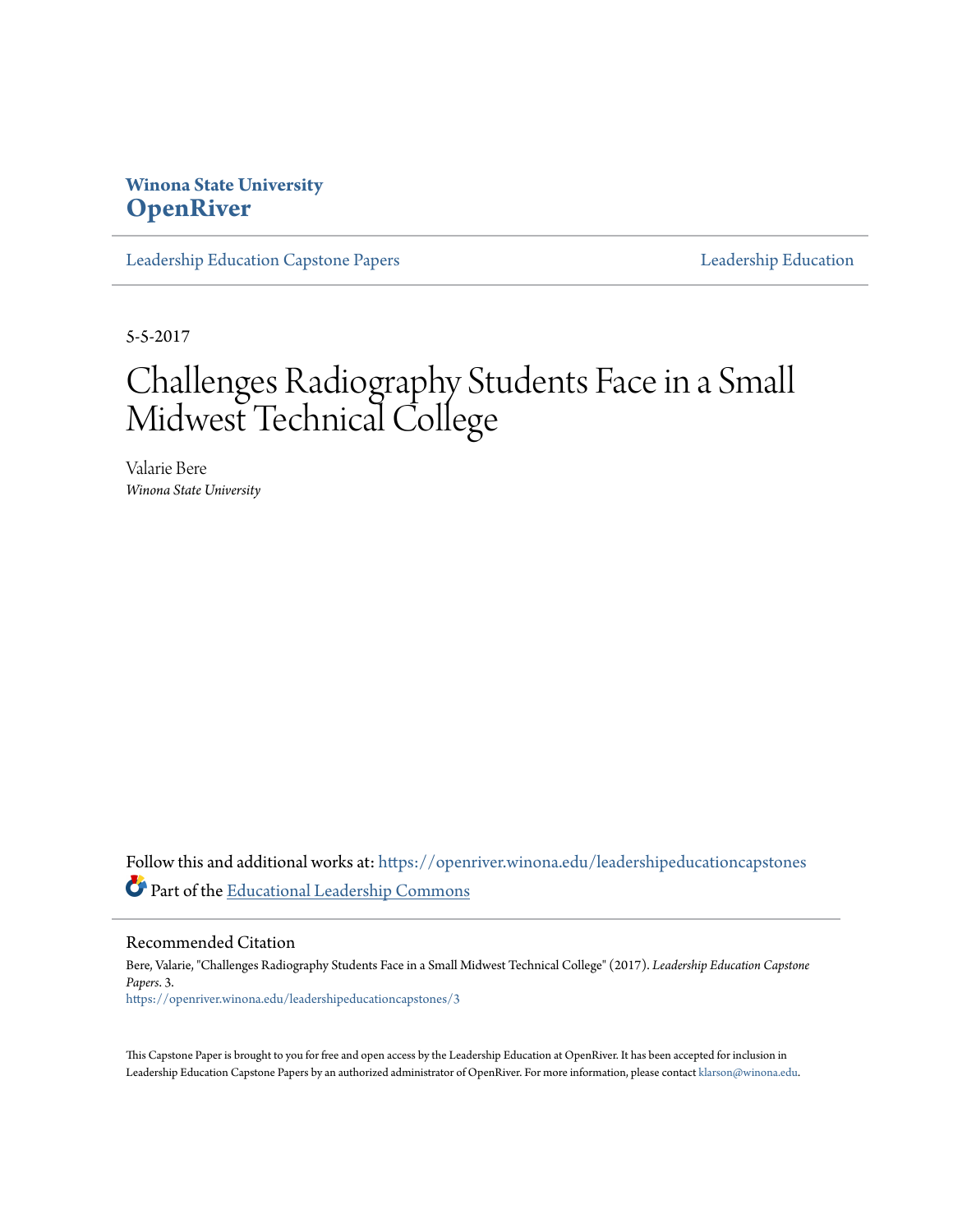Challenges Radiography Students Face in a Small Midwest Technical College

Valarie Bere

Winona State University

Leadership Education Department: Organizational Leadership

In Partial Fulfillment of the Masters of Science Degree - Master's Capstone

2016 - Fall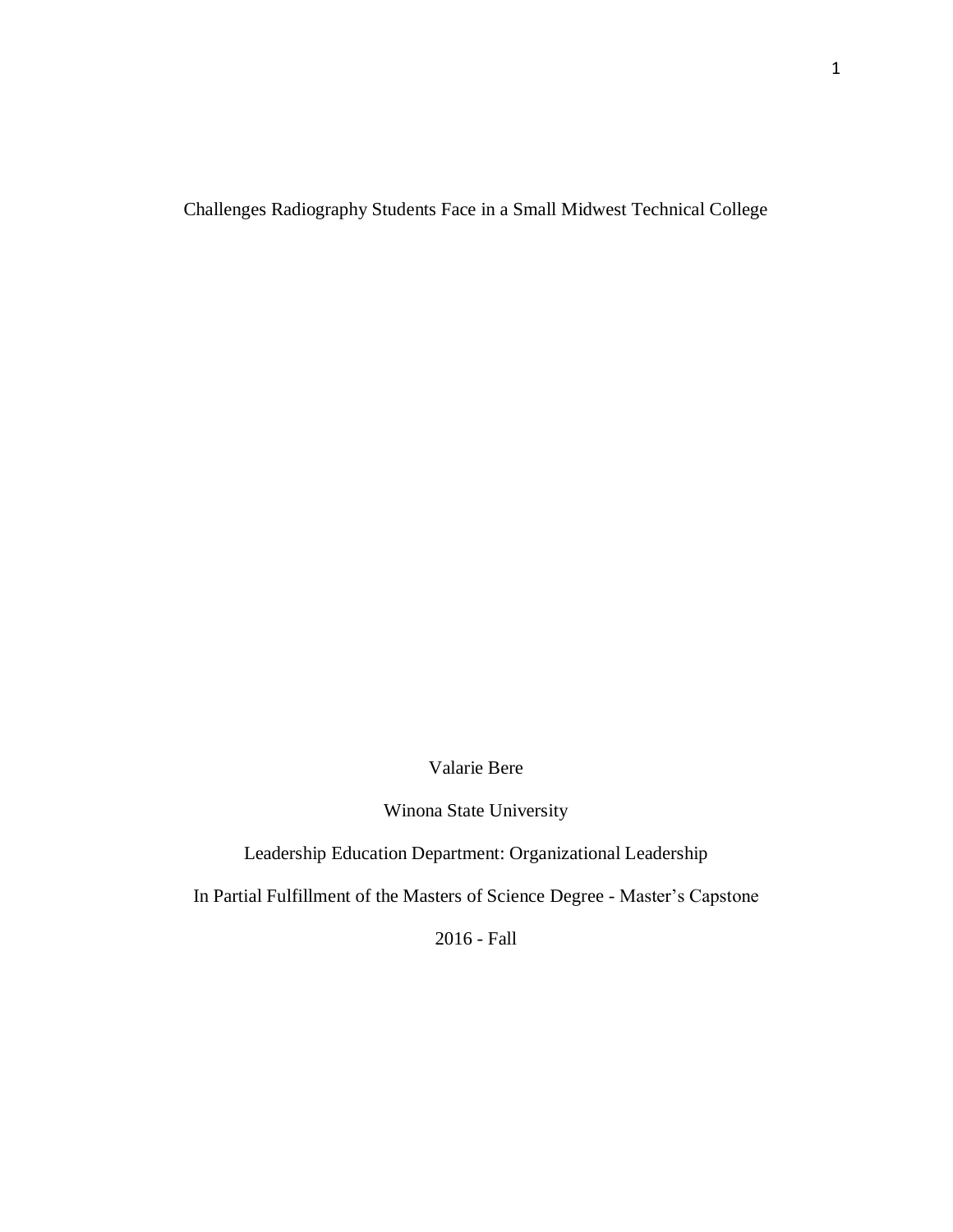#### **1. Introduction**

Working as a Radiography instructor, the author and researcher of this study noticed that students face challenges while they are in the Radiography program in a small mid-west college (to be called Midwest College throughout this paper), which can affect their ability to successfully complete the program. By identifying these challenges the researcher hopes to gain a better understanding of the obstacles to student success and develop a list of recommendations for the department and college to address these challenges.

## **Purpose**

As an educator in Radiography knowing the challenges students face may help the college and the Radiography program make changes to policies to better serve the students. This study sought responses from all students enrolled in the program, in the past two years, regarding challenges they have faced in completing the program. Commonalities in the responses, may provide insight into how the college and the program can address those challenges.

Retention is a big concern in post-secondary education. Retention rates can affect funding, budgets and overall attitudes of the faculty and administration at a college. As a small college in the mid-west retention rates are continually observed and tracked by faculty, administration**,** and the Joint Review Committee on Radiologic Education (JRCERT). The college and Radiography program has done well in keeping above the benchmarks set for retention rates, but it is unknown if anyone in the Radiography Program has specifically asked the students what challenges they face. By discovering the challenges students face the college and Radiography program can work together to address them and in turn may be able to increase retention rates.

#### **Research Question**

2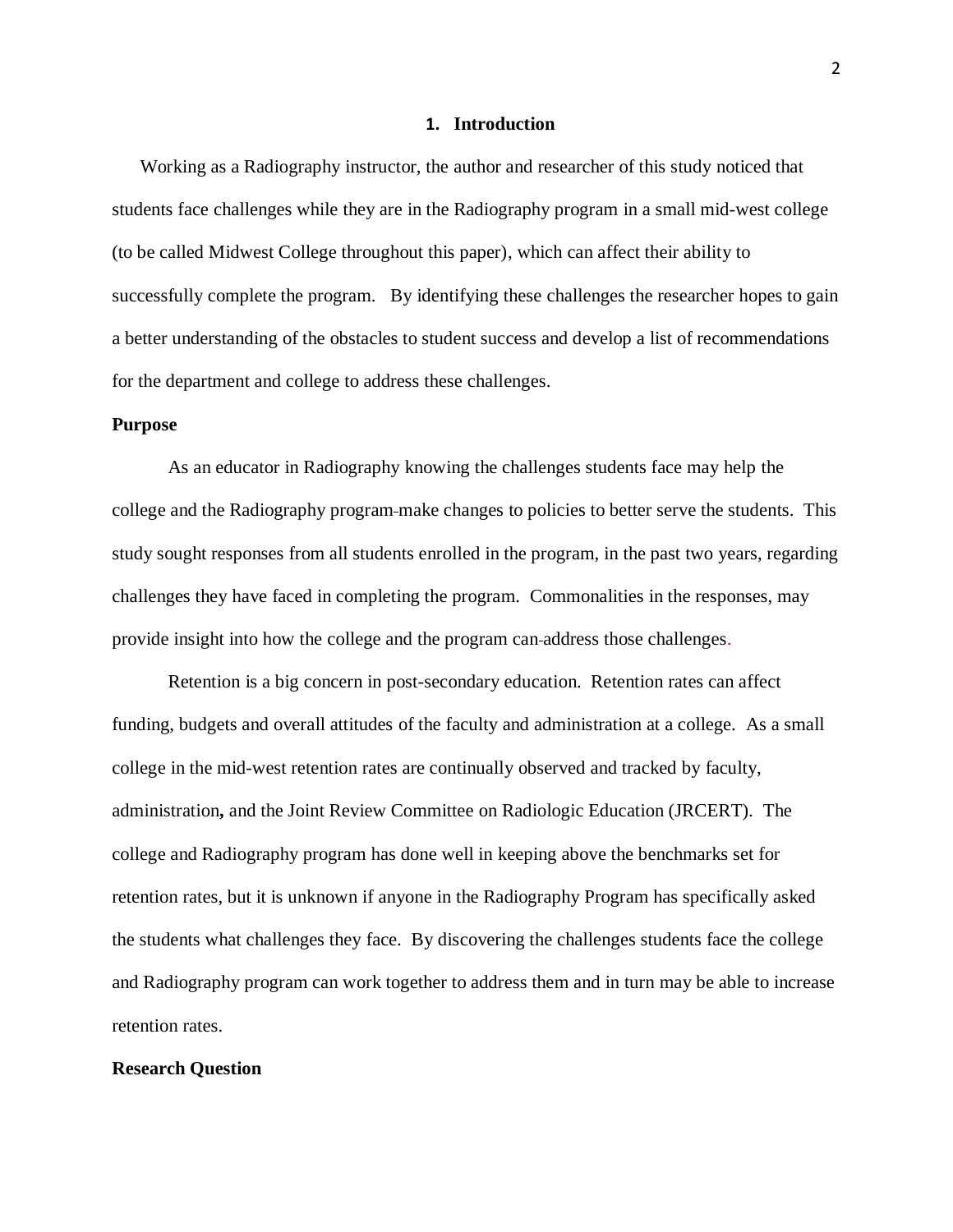In order to better serve students, the researcher would like to find out; what are the challenges students face in the completion of the Radiography Program at a small technical college in the Midwest which contributed to difficulties in completing the two year program?

#### **Connection to Leadership**

If the challenges student's face aren't heard, being able to intervene and offer guidance to the students becomes a challenge. By going directly to the source (the students), in the form of a survey, the goal is to look for commonalities the students face as challenges. Knowing the challenges students faced while they were pursuing their degree will allow program faculty**,** as leaders**,** to address those challenges and better serve the students. Even if there are not immediate resources available to students it may increase awareness of the faculty and staff at the technical college and help them target guidance and services, and change program policies and procedures to better serve the students. Furthermore, this increased knowledge and changes will help future students in the Radiography program which may in turn increase retention rates and result in a larger number of students graduating.

If there are factors the college and faculty can address and change it will allow for a better experience for students. When faculty have an increased awareness of challenges students face it helps them grow as faculty which contributes to the overall performance of the program. Additionally this information may also help the faculty in Radiography to provide insights to other staff and programs at the college to help meet the needs of their students.

#### **Methodology**

This research project included two surveys: the first survey was of the faculty and staff who work with the students and the second survey was of students in the Radiography program.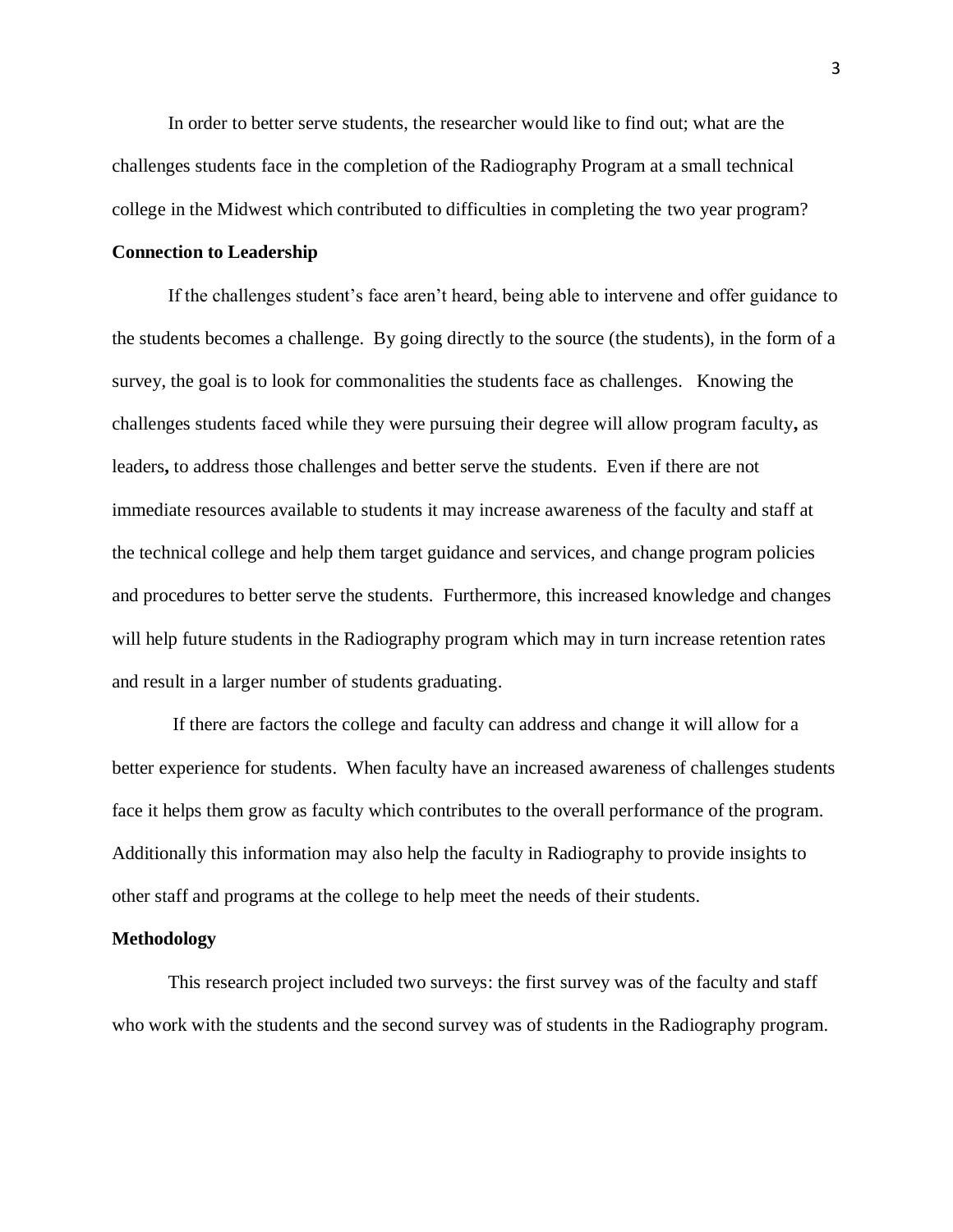To remove bias the researcher may have had about what challenges students face within the Radiography program the decision was made to start with surveying colleagues on what they saw as challenges students within the program face. The survey consisted of three open ended questions which asked colleagues to identify challenges they felt students faced at three different stages in their schooling; 1. Before being accepted into the Radiography program. 2. While in the program. And 3. While preparing for the registry exam.

After surveying faculty and staff at Midwest College, the same survey was given to the students who started the Radiography program at Midwest College in 2015 and 2016. The survey for the students contained the same three questions. Once developed, the survey was emailed to each student currently enrolled in the program and due to graduate in 2017 and 2018. There was also an attempt to contact students who started with each cohort and for whatever reason did not complete the program. These three groups of students combined created a sample of approximately thirty students if all students agree to participate.

Once the surveys were collected the qualitative data was coded to look for common challenges the students encountered.

#### **Limitations/Delimitations**

One of the biggest concerns the researcher had was students will feel vulnerable about answering the survey questions candidly because of the fear their responses may affect their relationship with the instructors in the program while they finish their education. The researcher addressed the issue of a student feeling unable to candidly answer the questions by offering a declaration to the students which states their participation is voluntary and all information will be kept confidential and will only be used for the purpose of this research project. They were also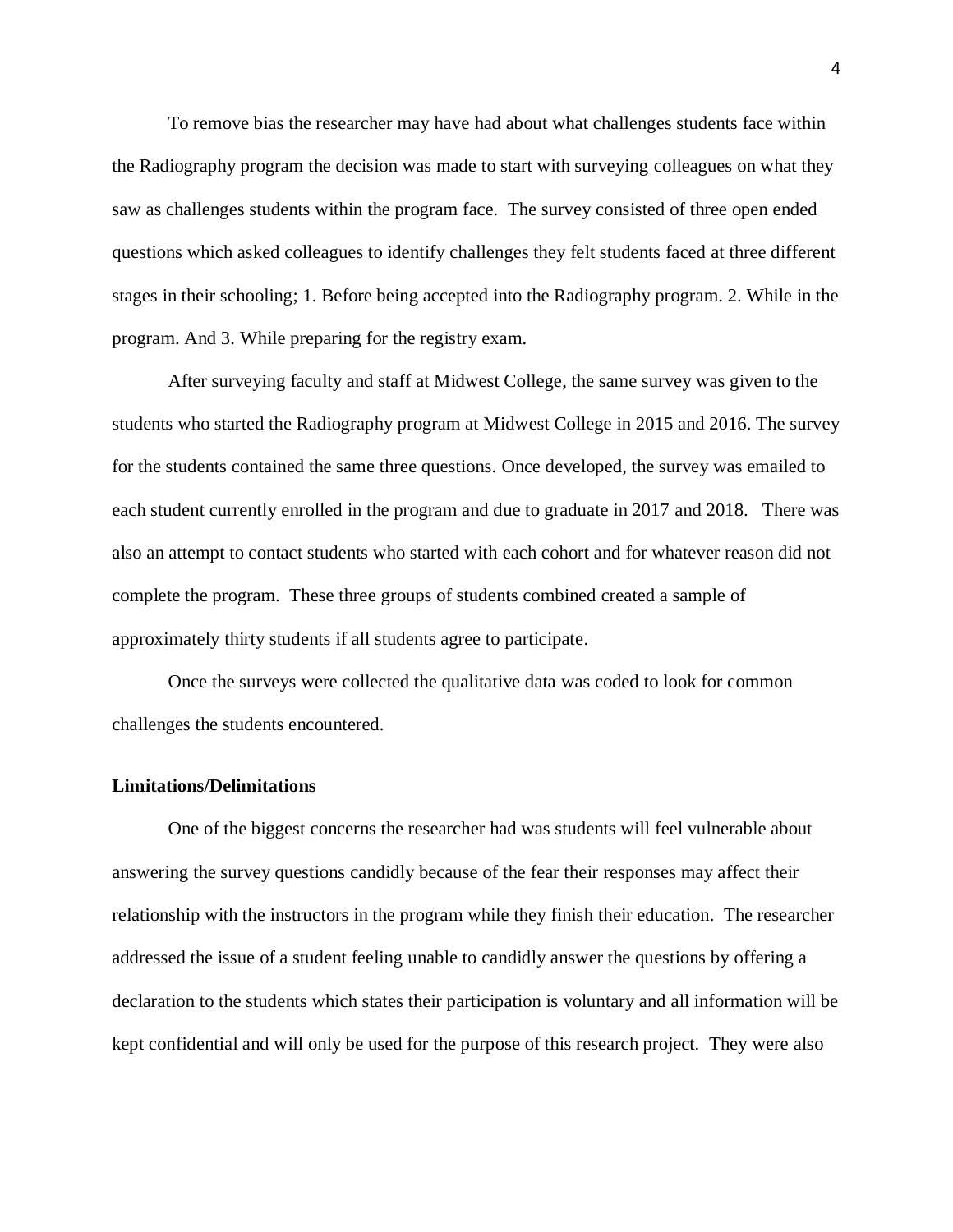reassured there was no possible way to track the information back to the individual regarding their survey responses.

Another limitation to this research is the small number of faculty, staff and students completing the survey. This is due to the small size of Midwest College and could not avoided. However, the benefit of this limitation is it gives a true understanding of the challenges students experience in a small Radiography program and college.

Due to the different demographics of various Radiography programs, the students of the one school was surveyed because their financial, academic, and institutional challenges may be completely different than challenges students face at a different school.

Resources available are also specific to each college and may contribute to challenges students face. Therefore, generalization of the study contents should be considered cautiously.

# **Vocabulary**

Retention: retention is defined as the percent of students who start the program on the first day of the fall semester and complete the program after completing five consecutive semesters.

Radiography Student: Radiography student is defined as a student who has been accepted into the program.

Former Radiography Student: former radiography student is defined as a student who started the program and did not complete with their initial cohort.

Radiography graduate: radiography graduate is defined as a student who successfully completed all academic and clinical requirements of the program.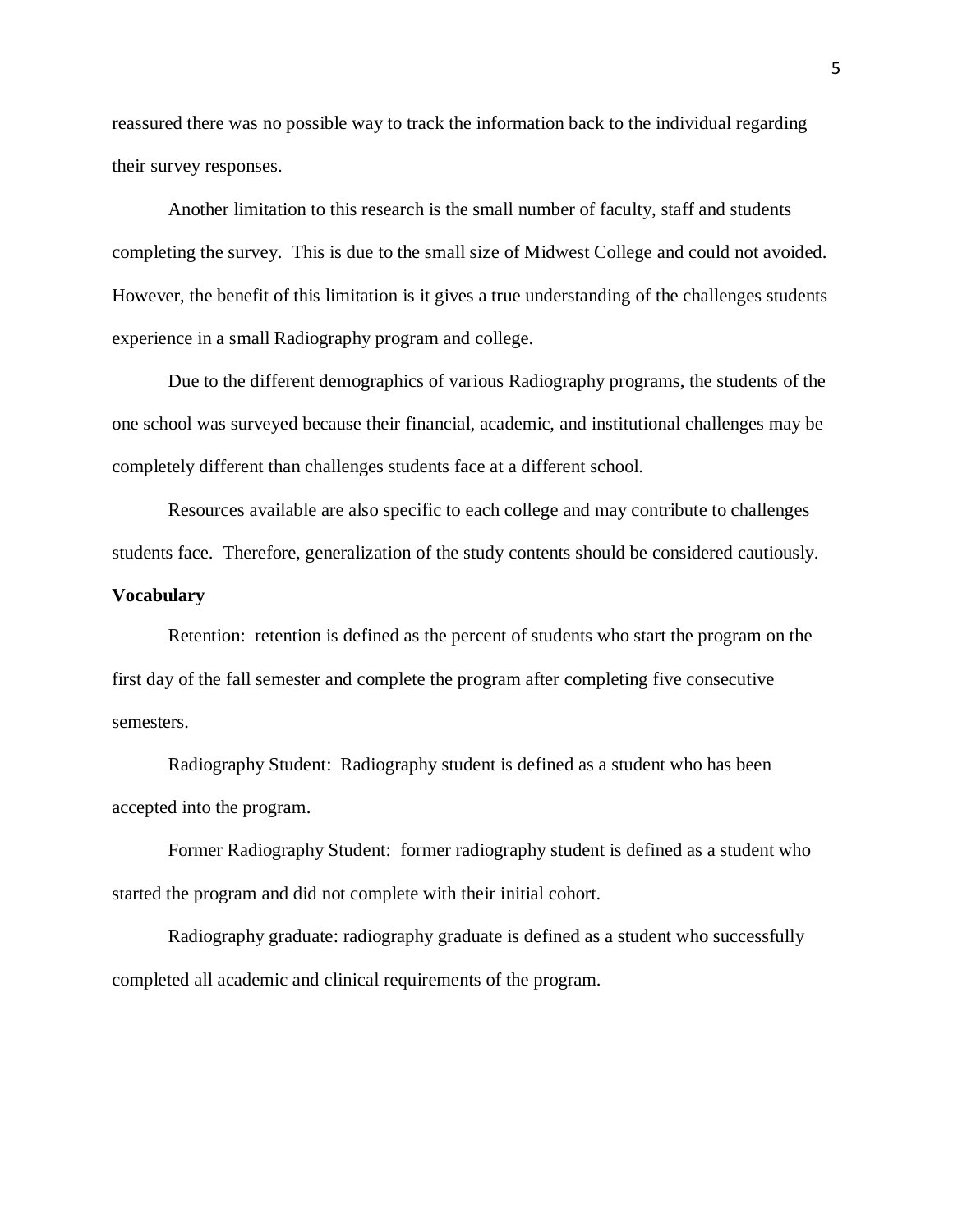#### **2. Literature Review**

# **Introduction to the Literature Review**

This literature review was performed using several databases regarding challenges to student completion of Radiography and other allied health professions as well as general health educational programs. First, this review will look at previous studies of student challenges prior to coming into a program with the primary focus on grade point average, prerequisite courses and previous patient care experience. Second, this review will look at challenges students faced while in an actual health related educational program. The specific challenges were grouped under five themes; financial, personal, academic, relationships with classmates and instructors and clinical in nature. Lastly, the researcher looked at challenges students faced while preparing to complete radiography programs with the primary emphasis being placed on preparing for the registry exam.

## **Challenges prior to coming into the program**

#### **Entrance Requirements.**

Each radiography program has its own admission practices. Some programs use a wait list and accept students as they move up on the list based on availability. Other programs use entrance requirements. The entrance requirements to the radiography program used by Midwest College are, overall GPA and grades in specific prerequisite courses. In addition students who apply to the program are required to have a minimum of 40 hours of prior patient care experience.

# **GPA.**

When students apply to a radiography program the goal of the program is to retain and graduate the student. Ingrassia, states, "Students must be chosen for their academic ability" (Ingrassia, 2016, p. 502). She describes two factors which should be taken into consideration: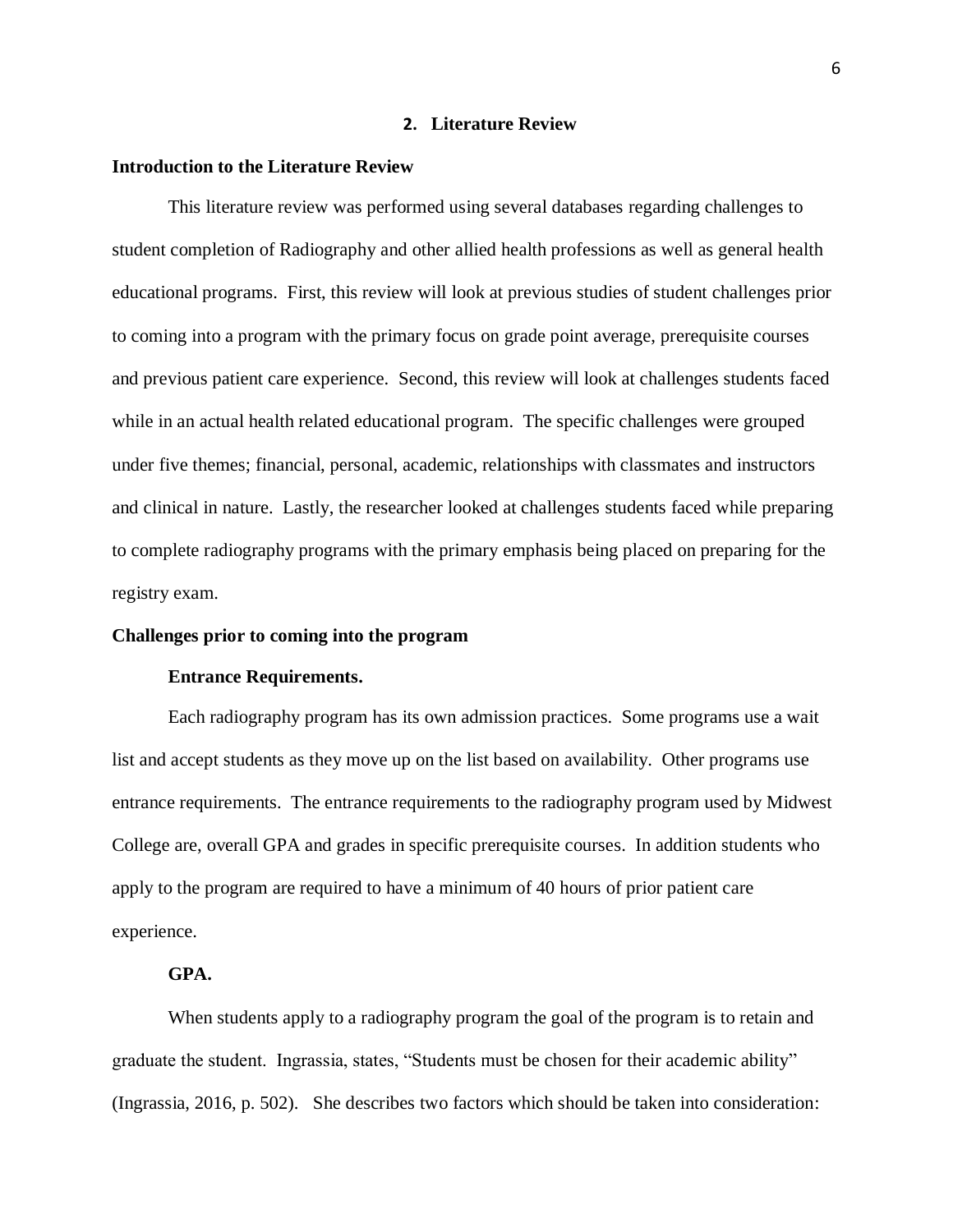cognitive and non-cognitive. Cognitive factors which should be considered are selective GPA and overall GPA (Ingrassia, 2016)**.** In an article Myke Kudlas states, "Using past performance to predict future success is the basis of any competitive admissions process, but a competitive process is not always the best indicator of retention" (Kudlas, 2006, p. 162). However, in the study he conducted of 327 programs in Radiography, it showed the programs who used a competitive process, such as GPA, had higher retention rates (Kudlas, 2006)**.** To further reinforce the benefit of considering GPA as an admission requirement, Sharon Burns conducted a study of the effects of GPA and progression in a Registered Nurse Anesthetists program which revealed that as student**'**s entrance GPA increased so did their GPA while in the program (Burns, 2011)**.**

#### **Pre-Requisite courses.**

Selective GPA is defined as grades received in particular courses (Ingrassia, 2016)**.** In the literature review conducted by Ingrassia, she describes, selective GPA as grades in particular math and science courses, which are considered in the admission criteria for radiography programs. However, she also goes on to explain math and science courses may not be the only ones evaluated when looking at a selective GPA. (Ingrassia, 2016) In a nurse anesthetist program, Burns conducted a study on the effects of GPA in prior science courses and found evaluating prior GPAs in science courses at the time of admission contributed to student's success (Burns, 2011)**.**

#### **Patient Care Experience.**

Ingrassia lists prior health care work experience as one of the non-cognitive factors which can predict clinical success in a radiography program (Ingrassia, 2016)**.** This finding is confirmed by Kudlas as "Existing skills" which may also be a factor which can aide in retention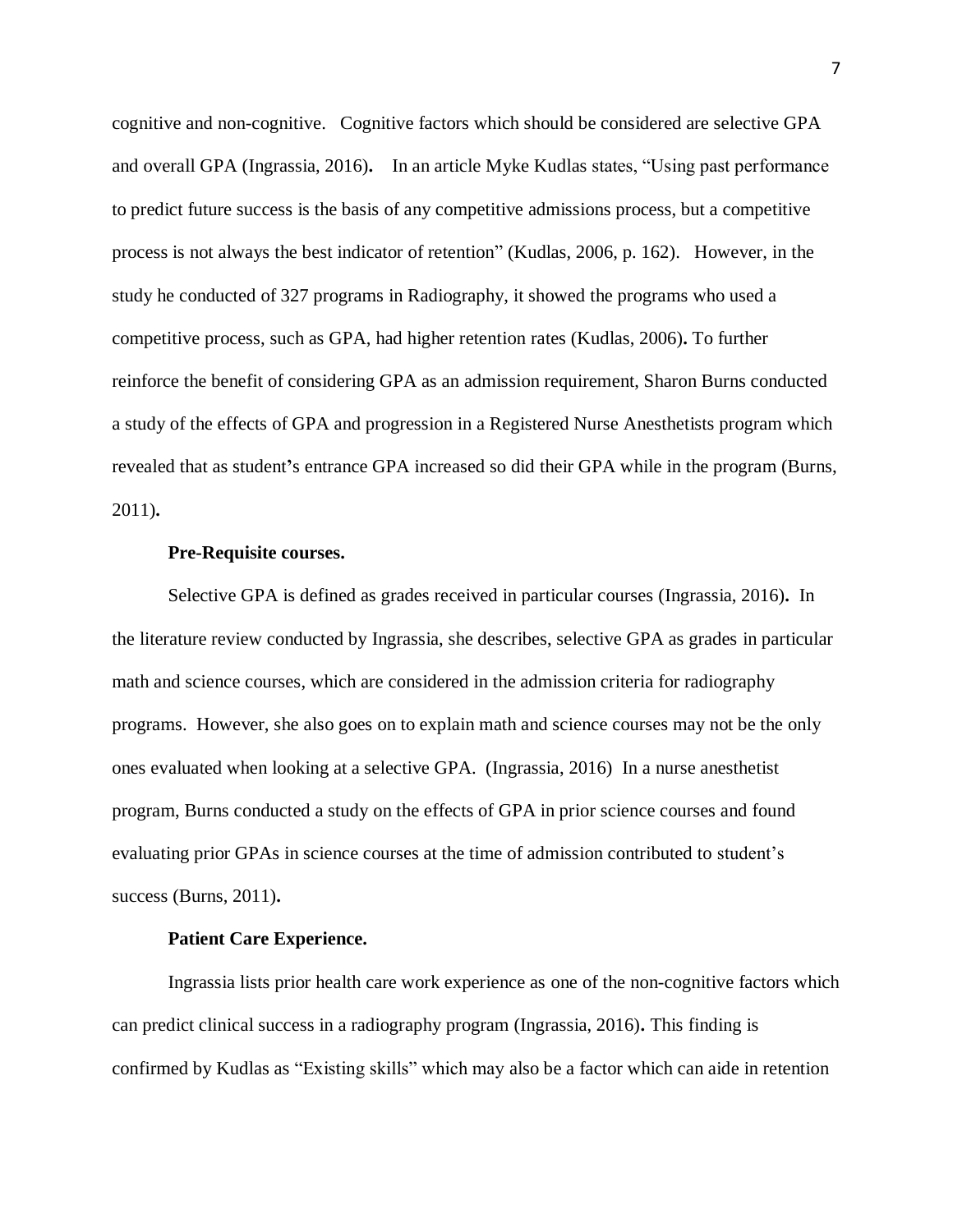of radiography students (Kudlas, 2006, p. 162)**.** On the contrary, in a study of the progression of nurse anesthetist students, Burns found prior experience of students in a critical care nursing program did not contribute to the student's success while in the program (Burns, 2011)**.**

#### **Challenges while in the program**

#### **Financial challenges.**

Having enough money to pay for college and the necessities of living while in college can be a hardship for many students while completing a radiography program. There are several ways a student can address those challenges which will be explored in this section.

In addition to tuition AB Tech Community college website states, "There are other costs in addition to tuition and fees such as textbooks, clinical uniforms, transportation, and other supply costs" (AB Tech Community College, n.d., p. 3)**.** In the article, *Funding Your Educational Dream: There's more than One Way to Scan a Cat* opportunities for obtaining additional funds are explored (Anderson, 2008)**.** One resource available to students is scholarships through the ASRT Education and Research Foundation. The mission of the ASRT Foundation is, "to support and empower medical imaging and radiation therapy professionals and students as they pursue opportunities to enhance the quality and safety of patient care" (American Society of Radiologic Technologists Foundation, n.d.)**.** By performing a quick search of the website at www.asrt.org/what-we-do/scholarships the researcher found there were more than 60 scholarships available in 2016/2017. In 2016 the ASRT Foundation awarded more than \$235, 000 in scholarships (Schwager, 2016)**.** To be eligible for the scholarships a student does need to be an ASRT member which is offered at a student rate of \$35 dollars for a one year membership (American Society of Radiologic Technologists, 2016)**.** By accessing this website students can find a complete list of scholarships available to them.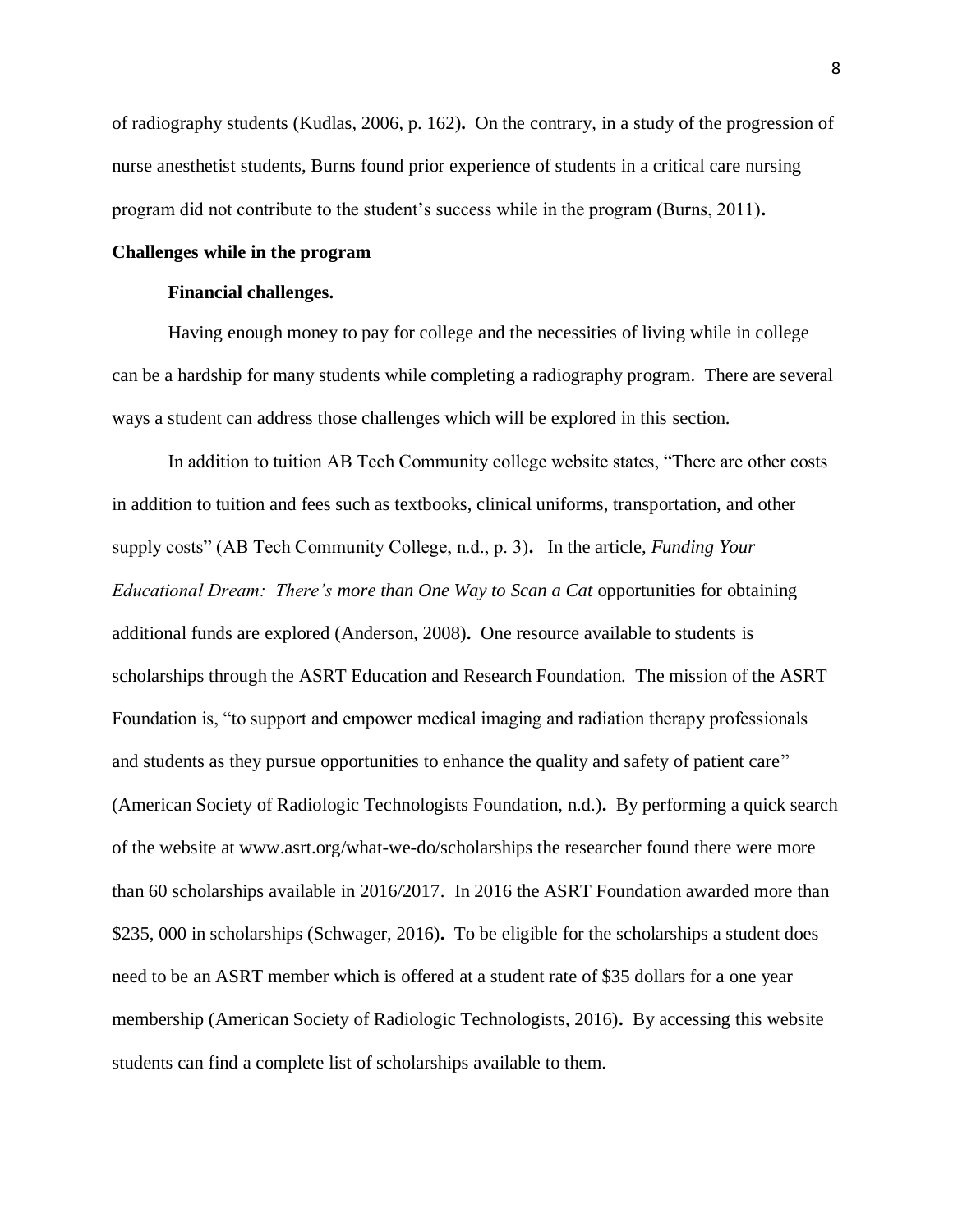Another resource available to students are college scholarship websites. Googling "radiologic scholarships" returned 7,799 results. It may be time consuming to review all the scholarships listed but well worth a student's time if they need funding.

Another way for students to fund their college is by checking with their employer. Kristina Anderson states, "Some employers work in partnership with local technical schools and educational institutions to cover tuition and books" (Anderson, 2008, p. 8)**.**

# **Personal.**

In a study conducted by Myke Kudlas in 2006 out of 1,252 who did not completed the radiography program 397 or 31.7% responded with "personal reasons" being the contributing factor. Although the specifics of what was considered "personal reasons" was not mentioned (Kudlas, 2006)**.** When it comes to family, according to AB Tech Community College, "The significant others in your life must understand and accept the extent of your involvement in studies and class and clinical attendance" (AB Tech Community College, n.d., para. 2)**.**

## **Academic challenges.**

In a study conducted by Myke Kudlas in 2006 out of 1,252 who did not completed the radiography program 494 or 39.5% listed "Academic Problems" as a reason for not completing the program (Kudlas, 2006)**.** Radiography programs can be very strenuous academically. Students find themselves learning different material than they have ever been introduced to in the past. AB Tech Community College states, "The volume of information that must be learned and retained is considerable" (AB Tech Community College, n.d., para. 4). Ellen Lipman states, "One might feel a learning gap is a negative thing. In reality it is an opportunity for future growth" (Lipman, 2009, p. 14). She goes on to say, "If there's a gap between your current performance level and where you want to be, you can begin by to identify opportunities to close the gap" (Lipman, 2009, p. 14). This is the same for student learning. Students who take the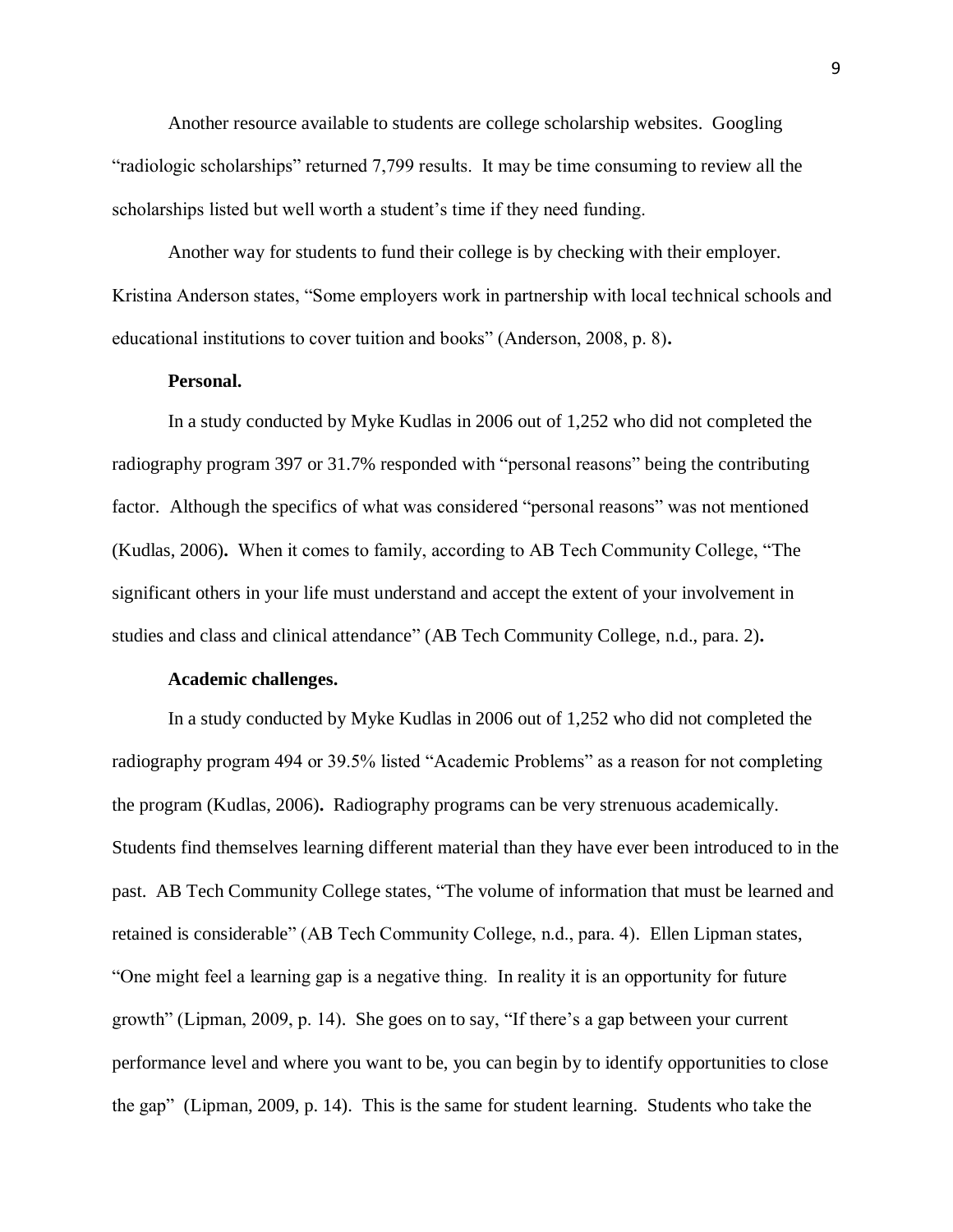time to assess themselves and look at where they are lacking in their learning need to reach out and ask for help in that area or focus on strengthening the area of concern.

# **Coursework.**

AB Tech Community College describes being in a Radiography program as a full-time commitment. "Working too many hours and excessive outside commitments take their toll quickly on radiography students" (ABTech Community College, n.d., para. 1)**.** Due to how strenuous the workload is "students may go through a phase of burnout during a course" (Sedden & Clark, 2016, p. 609).

Finding a balance between class time, work**,** and family can be another contributing factor to challenges for Radiography students. Since 2009, Radiography programs have been increasingly adding hybrid courses which incorporate both classroom and online learning environments (Kowalczyk, 2014)**.** With the number of students who are balancing work and family online classes enable students to obtain a high quality education without being on campus (Britt, 2006)**.** One advantage of online learning includes, being able to access coursework from any location at any time (Britt, 2006)**.** Another advantage is the learner has the ability to review the material over and over again since instructor's lectures are loaded online (Singh & Pan, 2004)**.**

However, online education may not work in Radiography. In a study about the perceived barriers to on-line education by Radiologic Science educators Kowalczyk states, "the use of online education is not prevalent in radiologic science education but online course activity has increased substantially" (Kowalczyk, 2014, p. 490)**.** She goes on to state, "Because of the need for clinical application of course content inherent to radiologic science education, fully online education programs are not feasible" (Kowalczyk, 2014, p. 490)**.** "For example, in a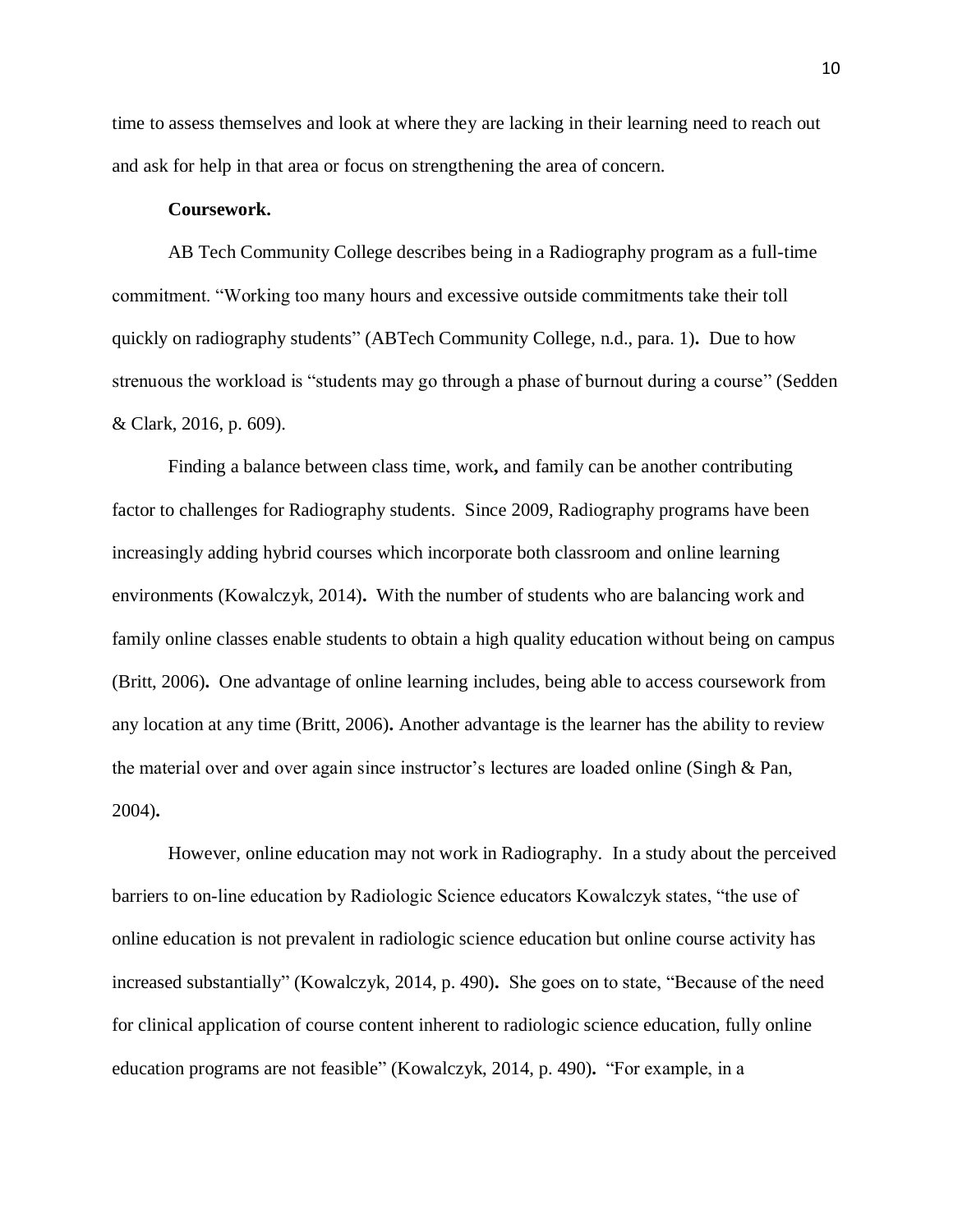Radiography program's positioning course, students are introduced to positioning and anatomy via lecture and then they apply what they learned in the laboratory setting" (Sedden & Clark, 2016, p. 610). In addition students who learn by touching and visualizing may struggle in an online learning environment (Britt, 2006)**.** "Student sharing of ideas is in part missing from the online community" (Britt, 2006, p. 185).

# **Study time.**

Motivation can be a factor which helps or hinders a student's ability to be successful academically. Because many students who currently fall into the millennial generation, view education as an asset which can be bought they may lack motivation in their learning (Sedden & Clark, 2016). On the website for AB Tech Community College it states, "If you meet the prerequisites for admission to the program, there is no academic reason you should not succeed. The determining factors in your success will be your commitment to studying and practicing, initiative, motivation, and management of your time and personal matters" (AB Tech Community College, n.d., para. 4)**.**

## **Classmates.**

In the study conducted by Myke Kudlas (2006), where he looked at admission criteria in relation to retention, he found a correlation between retention when students felt connected to an institution socially. Furthermore, in a study done of students in a nursing program social interaction with peers helped with overall satisfaction with the program (Liegler, 1997)**.**

#### **Relationships with instructors.**

Relationships with instructors can contribute to a radiography student's success or failure during their time as a student. In a study done of students in a nursing program satisfaction with faculty was the largest contributor to a student's overall satisfaction in the program (Liegler,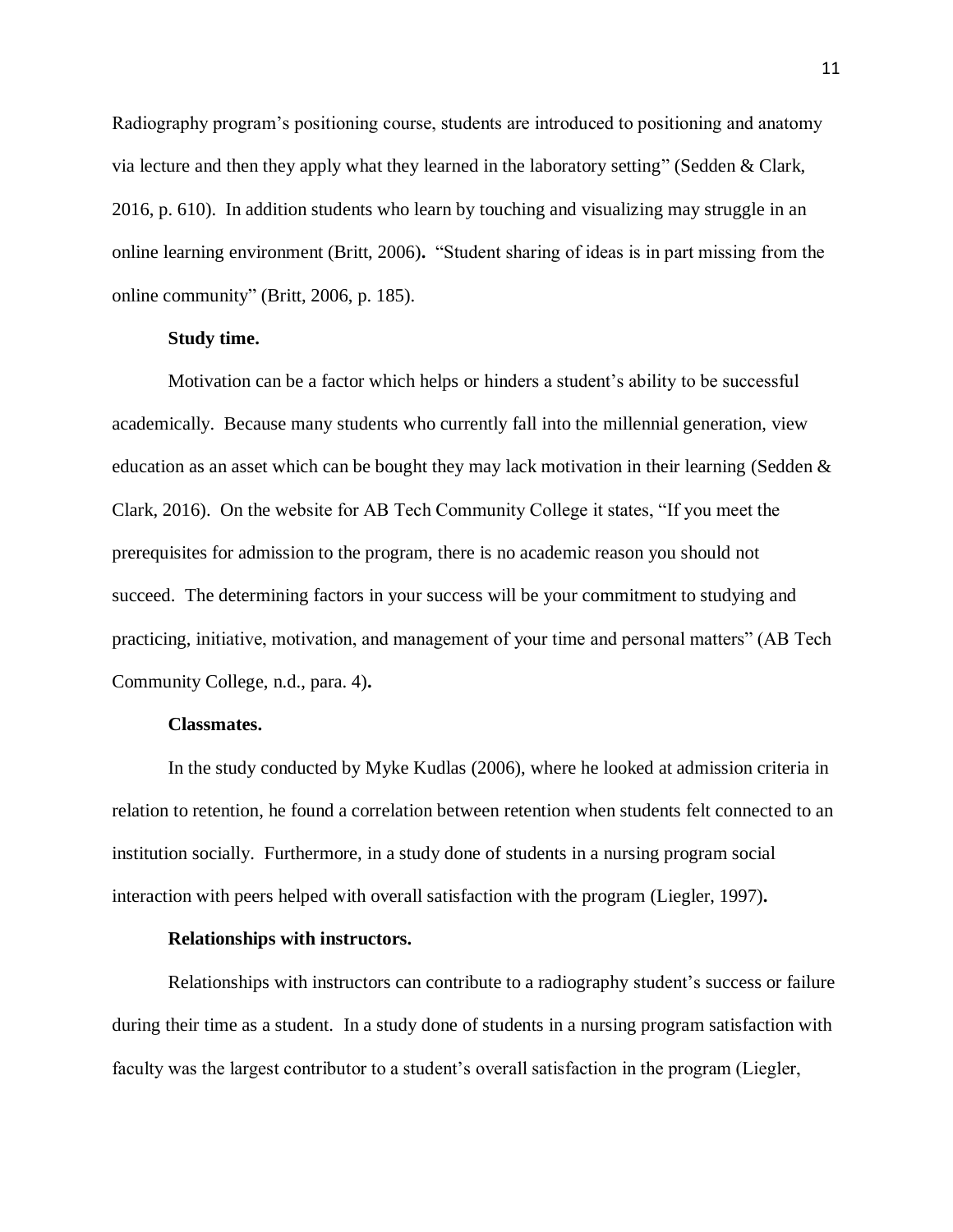1997)**.** Nancy Hawking states, "Academic success and student retention depend on instructorstudent interaction (Hawking, 2005, p. 235)**.**

In the article Staying Ahead of the Curve, Cristina Olds states, "It is imperative that educators stay current with the latest technological advances in industry" (Olds, 2016, p. 25). Radiography is full of technology and the technology changes at a rapid pace. In order for teachers to make sure their students are current in these technologies they need to remain current in the technologies themselves. One of the ways teachers can stay current in technologies is by completing their continuing education requirements. One Program Director, Daniel DeMaio M.Ed., RT(R)(CT), incorporates published articles into his assignments in the hope it will encourage students to be lifelong learners (Olds, 2016)**.** Another Program Director, Kelli Haynes, M.S.R.S., RT(R), uses conferences to remain abreast in current technology (Olds, 2016)**.** In addition instructors need to be able to "encourage and motivate students throughout their courses" (Sedden & Clark, 2016, p. 610).

Relationships with instructors isn't only important in the classroom it is also important in the clinical environment as well. Sedden and Clark state, "Clinical instructors who were enthusiastic, encouraging, knowledgeable**,** and who could foster a positive atmosphere improved the learning experience and motivation level of students" (Sedden & Clark, 2016, p. 611)**.**

#### **Clinical Challenges.**

According to AB Tech Community College, "Clinical education is the most important component of learning medical radiography" (AB Tech Community College, n.d., para. 7). In a study conducted by Myke Kudlas in 2006 out of 1,252 who did not completed the radiography program 50 or 4 % listed "problems in clinical" as the reason for not completing the program (Kudlas, 2006)**.**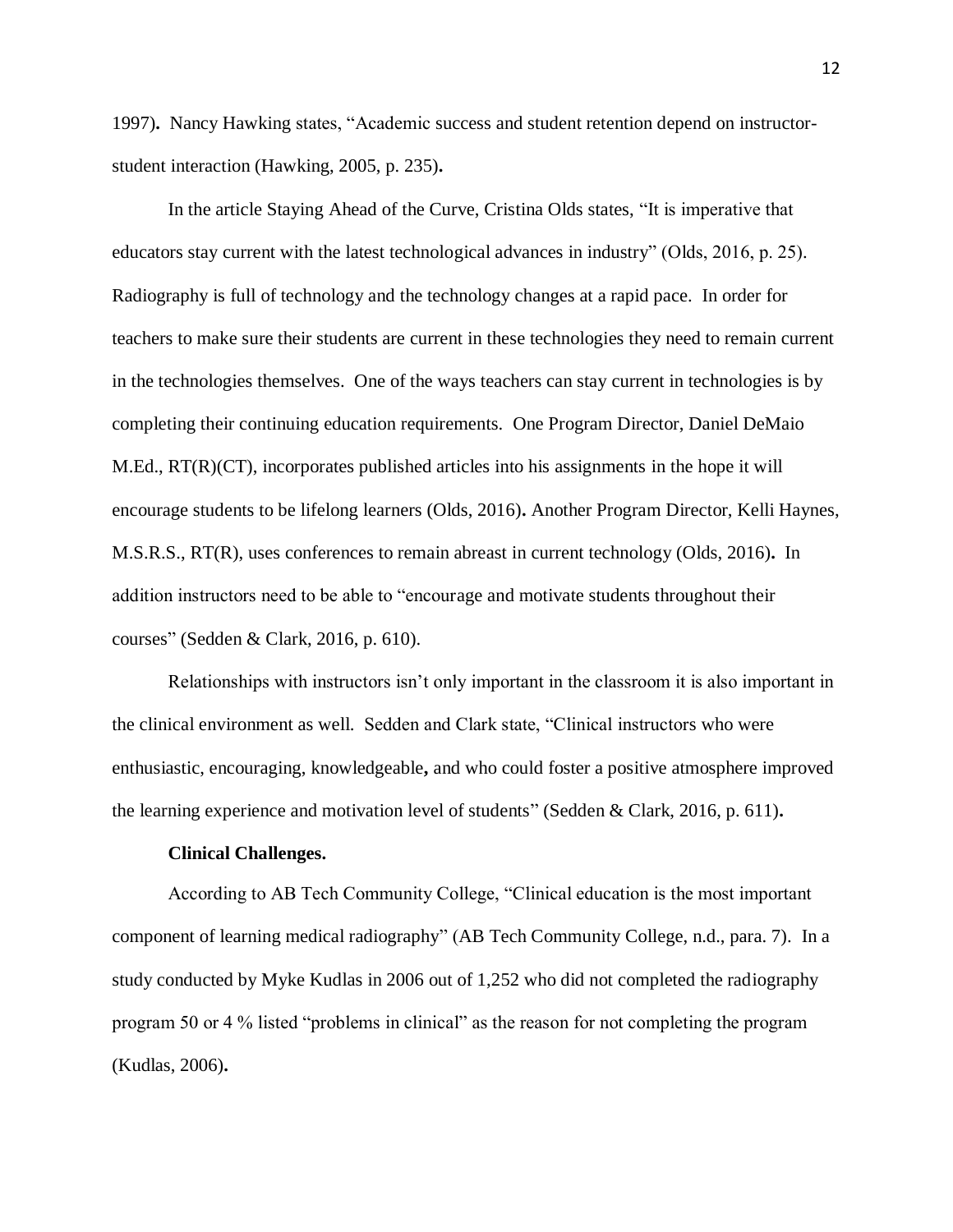Relationships with the technologists who are mentoring a student can affect a student's learning. I have found there are three concerns often raised regarding mentoring radiology students during their clinical. First the expectations of students, by practicing technologists, can be too high. Second, technologists may dwell on how students perform exams and not on the fact there is more than one way of doing things, or they will take over to correct simple mistakes with the student instead of teaching them the right way, which will in turn hold the student back in their development. Third, there are the technologists who do not like working with students and either ignore them or make their learning experience less than desirable.

Mentoring technologists can make the mistake of having expectations of students which are too high. This will lead to frustration on the mentor's part and can also result in frustration on the student's part. Amber Shuck, M.B.A. RT(R) states, "Before passing judgement on a student, review the course objectives on the current clinical syllabus, and review the end of the semester course evaluation forms to see what is required" (Shuck, 2015, p. 15)**.** In doing this the technologist will gain a better understanding of the development stage in the students education process. This will help the technologist focus on the expectations of the students as required by their educating institution.

Amber Shuck, M.B.A., RT (R) states "As professionals, we must acknowledge there is more than one way of obtaining a quality medical image" (Shuck, 2015, p. 15)**.** Technologists who are mentoring students during clinical need to keep in mind it is okay to let students use their own techniques in obtaining an image if the outcome will be the same.

Some common mistakes students make while in clinical are; not aligning the tube with the image receptor, not centering over the body part correctly, not communicating with the patient what is needed of them when positioning, forgetting to set the technique before asking the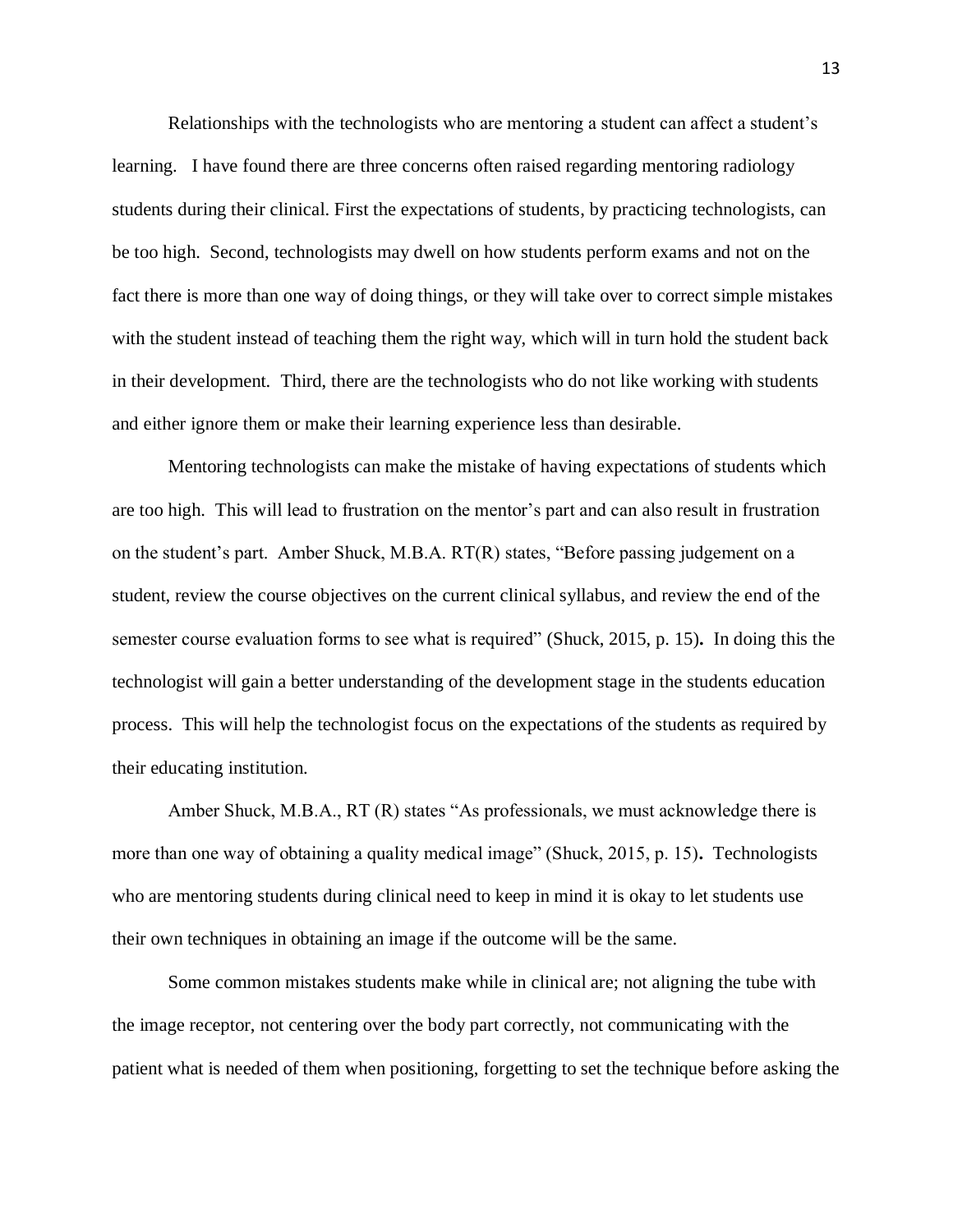patient to hold their breath, not putting markers in the field of view, not collimating correctly, and not raising the table to a working height (Shuck, 2015). Amber Shuck states, "Behavior mistakes, should be addressed. Failure to do so can stall a radiologic technology career" (Shuck, 2015, p. 15)**.** It is easier at times to take over instead of taking the time to address the previous mentioned mistakes. In doing so the student does not learn what is expected of them.

Professionally, radiologist have an obligation to be proper mentors to radiology students. According to the ASRT (American Society of Radiologic Technologist) tenth statement in their code of ethics, "The radiologic technologist continually strives to improve knowledge and skills by participating in continuing education and professional activities, sharing knowledge with colleagues and investigating new aspects of professional practice" ("Code of Ethics," 2003, para. 10). Keeping this part of the code of ethics in mind reminds technologists it is their professional duty to help educate students.

In addition to the code of ethics the ASRT Practice Standards, which was developed to serve as a guide to ensure appropriate practices, states directly in the Section titled Radiographer Scope of Practice, "Educating and monitoring students and other health care providers" ("The Practice Standards," 2015, p. R5) as one of the expected duties of a radiographer.

## **Challenges faced while preparing for completing the program**

## **Preparing for the registry exam.**

While students are finishing up their education in Radiography they start thinking about a very important next step; taking the National Registry exam. When preparing for the registry exam the best advice comes from Codi Francis, "The more time you spend studying and reviewing, the easier it will be to remember all the things you've learned" (Francis, 2015/2016,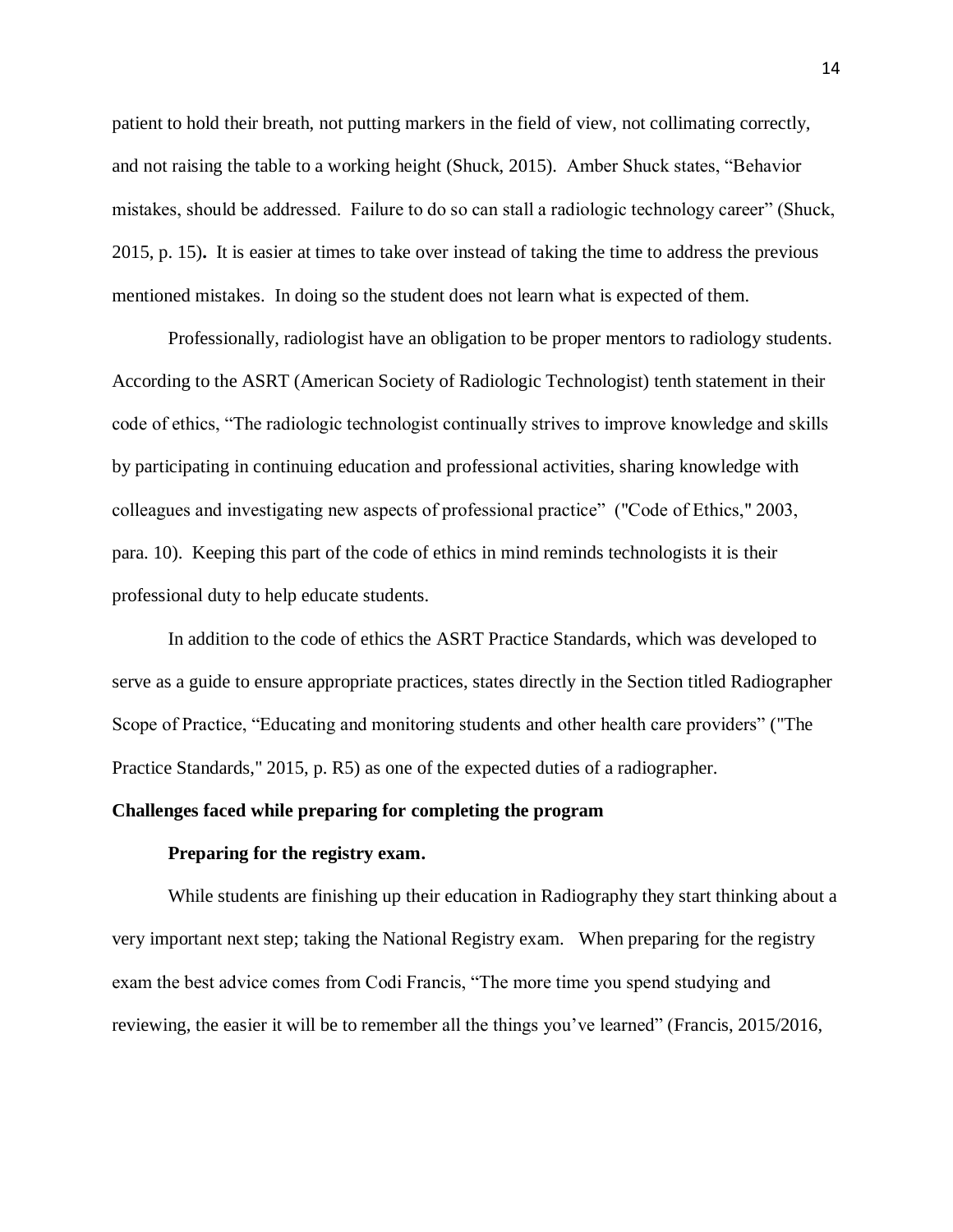p. 18). This is something students need to do from the beginning of the program and not as last minute preparation for the registry exam.

"The transition from student to radiologic technologist can be complicated and requires planning and patience" states Codie Francis (Francis, 2015/2016, p. 18). One of the best ways to plan for this transition is to treat every day during the two years of education as an interview. Especially when students are in a clinical setting, they need to put their best foot forward, because they may be interviewing in the future with the technologists they are learning from.

#### **Conclusion to the Literature Review**

From the research conducted it was apparent there wasn't a great deal of information directly related to challenges students faced before, during**,** and while preparing to complete a radiography program. Although there was research found from several other health related fields.

This research project will help to serve as a starting point for additional radiography programs which wish to be more informed about challenges their students face in their particular demographics.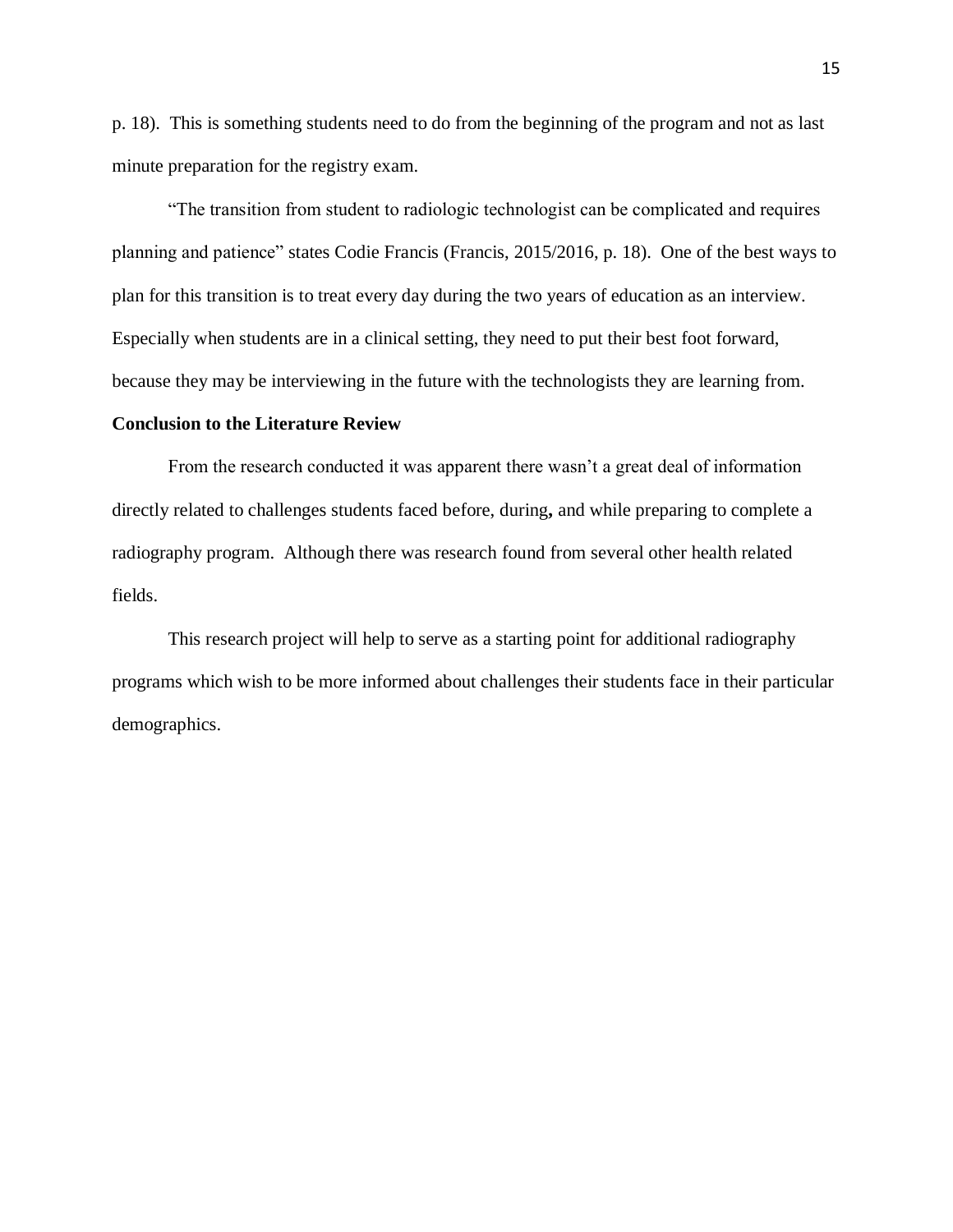# **3. Methodology**

## **Research Design**

This project is a cross-sectional action research project. A cross-sectional study takes place at one point in time and looks at a small section of information (Trochim & Donnelly, 2008) and an action research project examines the current practices along with possible ways to improve them (Thomas, 2013). Action research is commonly used by instructors with the end result contributing to improvement in their teaching practices. In his book *How to Do Your Research Project* (Thomas, 2013) listed four basic core ideas for action research; "1. The research is done by a practitioner on their own behalf. 2. It is about developing their practices. 3. It requires a commitment to reflection and change. 4. It involves constant planning, reflection and re-planning" (Thomas, 2013, p. 148). This type of research will help the Radiography program at Midwest College to improve their current practices to enhance the outcomes of their students/graduates. "Action research seeks to contribute directly to the flourishing of individuals and their communities" (Brittanica Academic, 2012).

## **Data Collection Instrument**

Two surveys were used to answer the research question. The first asked colleagues to identify issues they believed negatively impacted the success and retention of students at this college. The second survey asked the students the exact same questions. This data was used to look for commonalities and evaluate whether the colleagues and students shared differences in their responses.

# **Faculty/Staff survey.**

A one page questionnaire with a cover letter (See Appendix A) explaining the project was sent via email to eight colleagues within the college who are directly involved with Radiography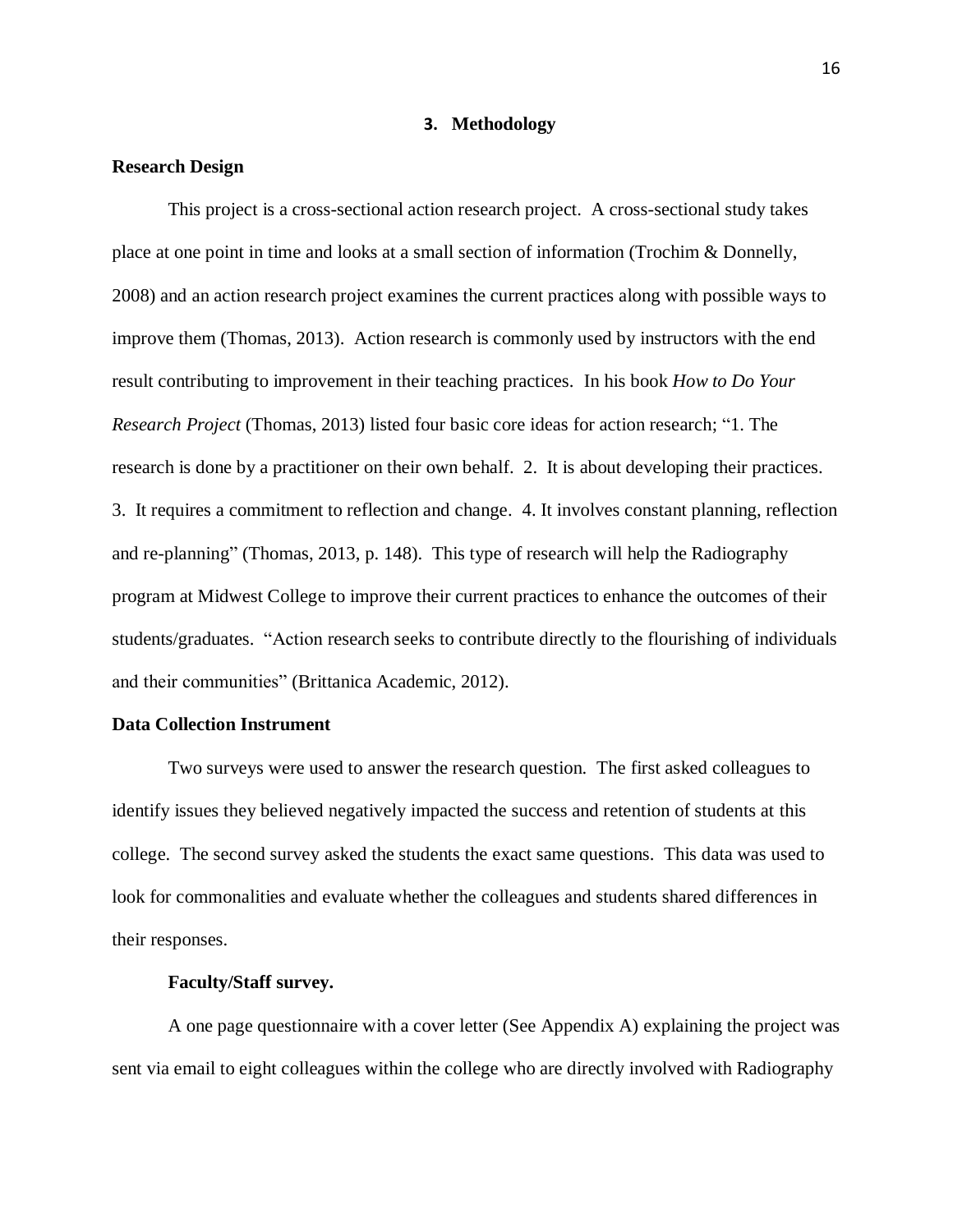students. The colleagues were asked to fill out the questionnaire (see Appendix B) and return it directly to the researcher within one week. This was seen as a collegial activity and anonymity was not expected. Coworkers were asked a single question with three parts: What are some of the challenges students faced in relationship to the radiography program; 1) before being accepted into the Radiography program? 2) While in the program? 3) While preparing for the registry exam? Colleagues were also asked to include any additional thoughts or comments about student challenges which came to mind while answering the questions.

#### **Student survey.**

Once the faculty survey was complete the researcher spoke to students in class about the research project and explained they would be receiving a survey via email. The same questions which were asked of the colleagues were asked of the students (see Appendix D). The survey was sent to the students via email with a cover letter explaining the research project (see Appendix C).

#### **Sample**

#### **Faculty/Staff survey.**

The colleagues involved in this survey were eight individuals who work with radiography students at the college. One of the colleagues surveyed was a current instructor in the radiography program. Another was recently retired from the program. Six colleagues who were involved in recruiting, counseling and advising radiography students were also surveyed.

#### **Student survey.**

Two student cohorts were surveyed, including students scheduled to graduate in May 2017 and May 2018. In addition, an attempt was made to reach students who started the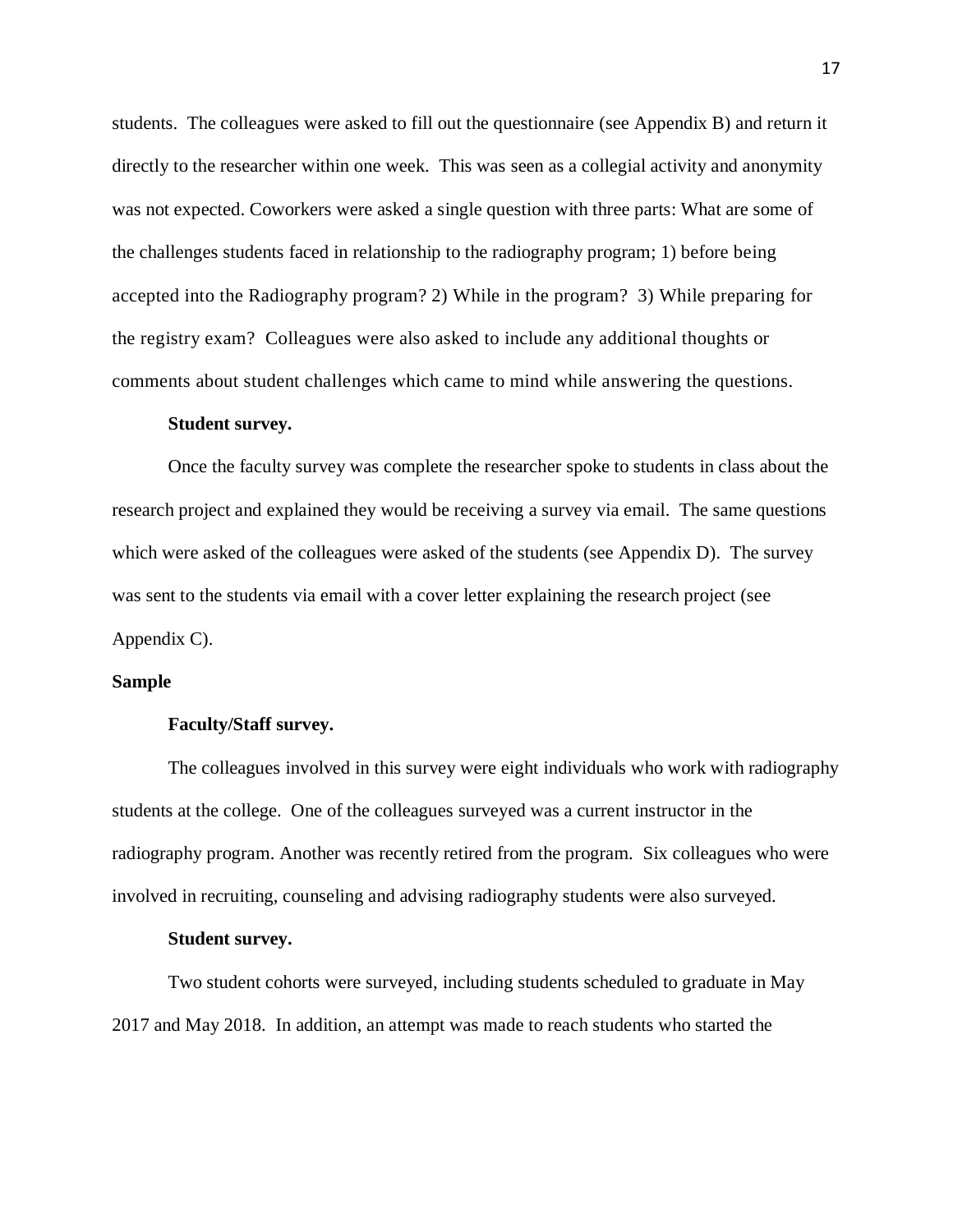program and were no longer current students regardless of the reason. The total number of students the survey was sent to was twenty four.

# **Protocol**

# **Faculty/Staff survey.**

Eight colleagues, which included two faculty who teach or have taught in the program and six staff from student services who counsel and recruit radiography students, were contacted via email. Due to this being a collegiate activity approval through the WSU IRB was not sought. Colleagues were provided an explanation of the study in the body of the email. Attached to the email was the survey with the three questions and instructions to print the survey and return it to the researcher once it was completed. They were given a timeline of one week.

#### **Student survey.**

The assembled questions for the student survey and protocol were presented to the Institutional Review Board of Winona State University for approval. This study qualified for exemption from a full review by the Human Subjects Review Committee. Once approval was obtained, the researcher spoke to the students about the research project in class and explained the project prior to sending out the survey via email. In the email, she provided a letter (see Appendix C) which explained what the data was being collected for, reinforced the data would be used for research purposes only and responses would be anonymous.

The student survey was attached to the email and students were asked to fill out the survey and bring it to class to put in an envelope provided by the researcher. Students were given a timeline of two weeks to complete the survey. The researcher sent a reminder email to the students after one week and a final reminder two days before closing the survey. If students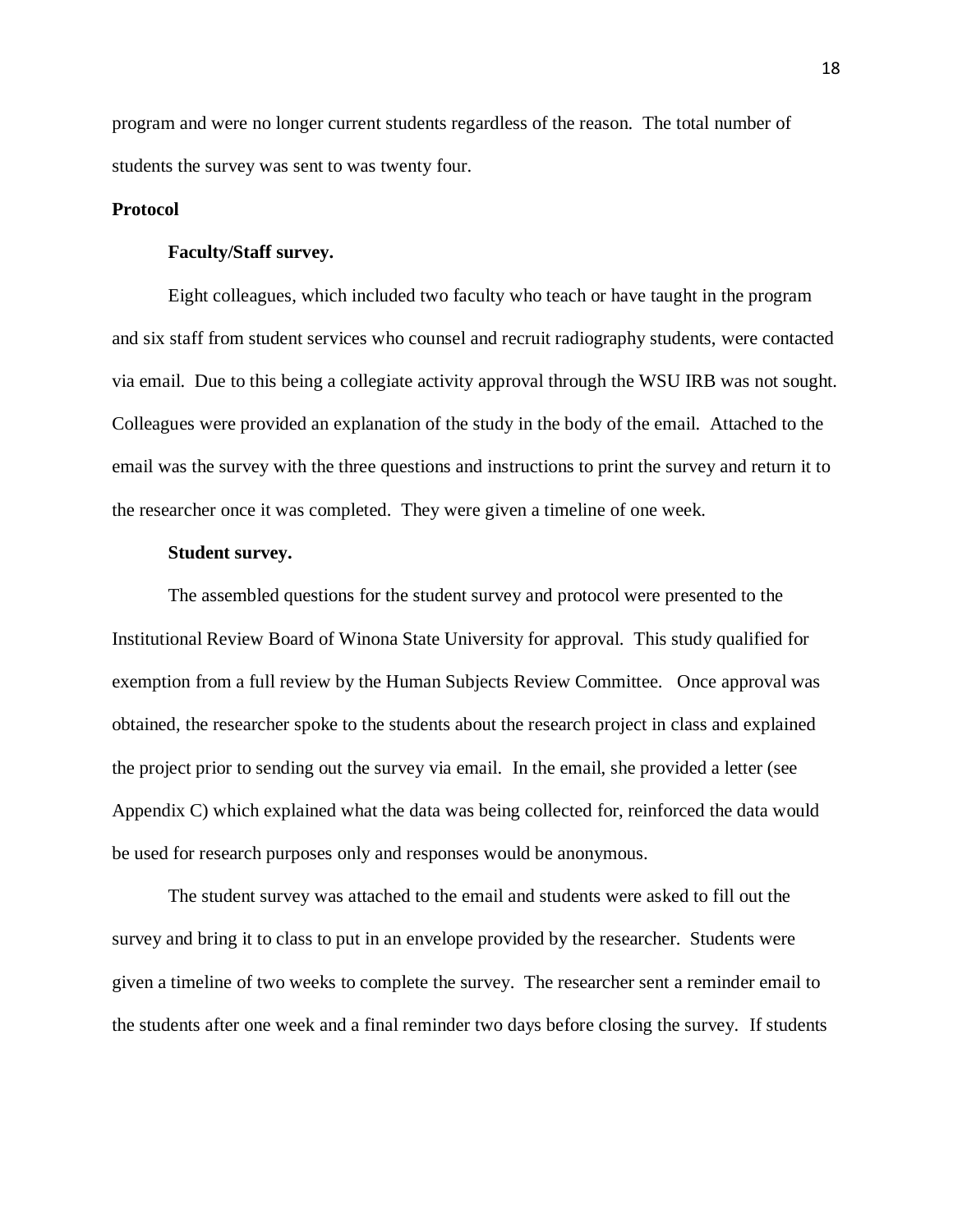had not participated in the survey two days after the third email was sent the data was accepted as ready to evaluate.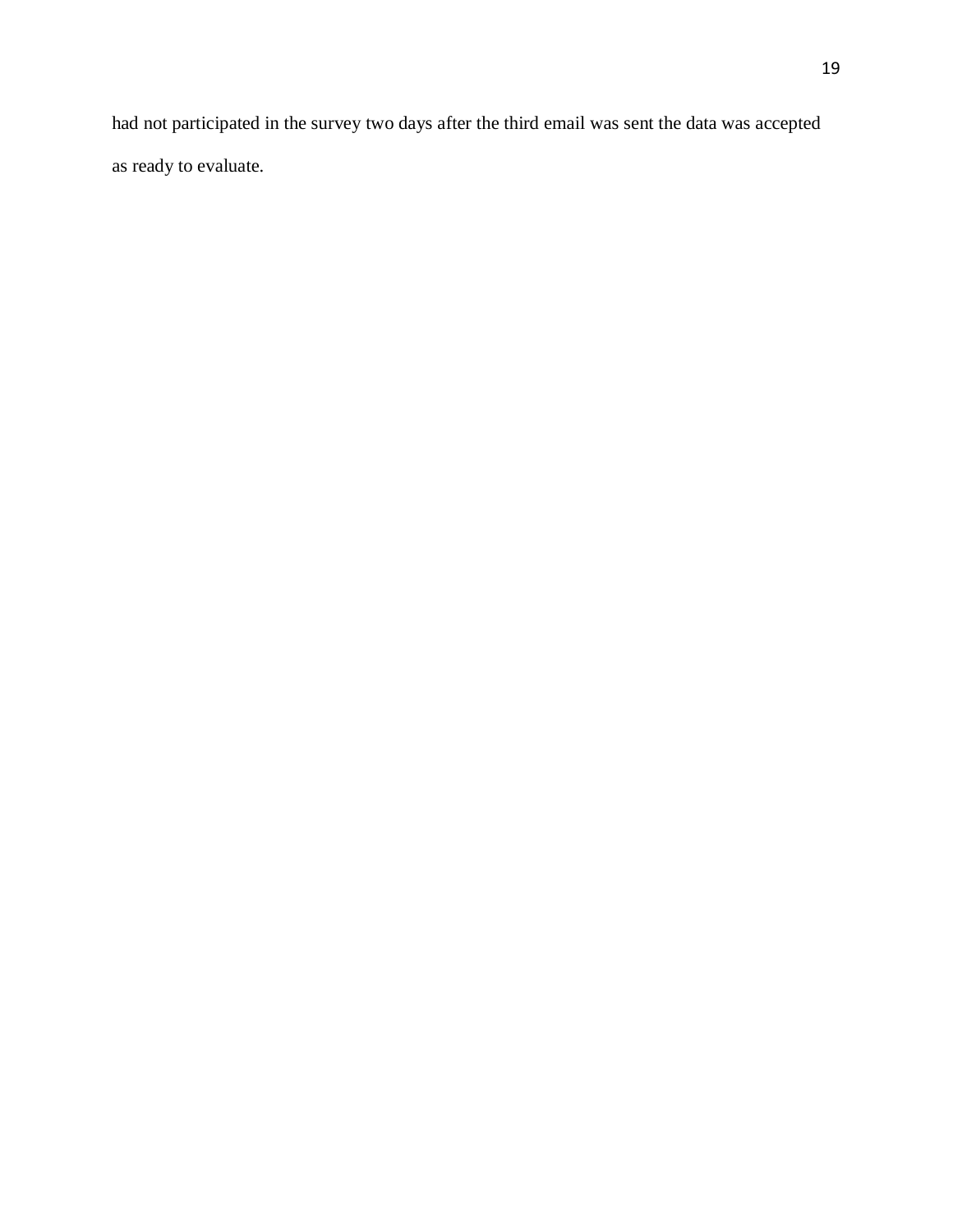## **4. Analysis and discussion**

# **Faculty/Staff survey**

Out of the eight surveys sent to faculty and staff five were returned completed (faculty  $n=2$ , staff  $n=3$ ). Faculty and staff surveys were collected and reviewed using the constant comparative method. Responses were analyzed several times for similarities in responses. Challenges identified in the faculty/staff responses were used to create three separate charts, one for each question asked, in descending order. Only descriptive data was reported, not reliability and validity.

# **Faculty/Staff Survey Results**

In regards to the question asking faculty/staff to identify challenges student faced prior to being accepted into the program (*Table 1*), the one response which each person (*n*=5) indicated was a challenge for students was in relationship to the application process. The next two most popular responses (*n*=2) were financial challenges and not being academically prepared. Responses which only appeared one time on the faculty and staff survey were; ability to think critically, turning application in on time, mental health, incorrect career decision, doing it for their spouse/parents, lack of knowledge about time commitment and unclear about distance to clinical sites.

*Table 1*

| <b>Responses</b>                                     | <b>Number of Responses</b> |
|------------------------------------------------------|----------------------------|
| Questions about the application process, <i>i.e.</i> | $\mathcal{D}$              |
| admission criteria, checklist, selection             |                            |
| process, how competitive.                            |                            |
| Financial                                            | ∍                          |
| Not academically prepared.                           |                            |
| Ability to think critically.                         |                            |
| Turning application in on time.                      |                            |
|                                                      |                            |

*Challenges before being accepted to the Program*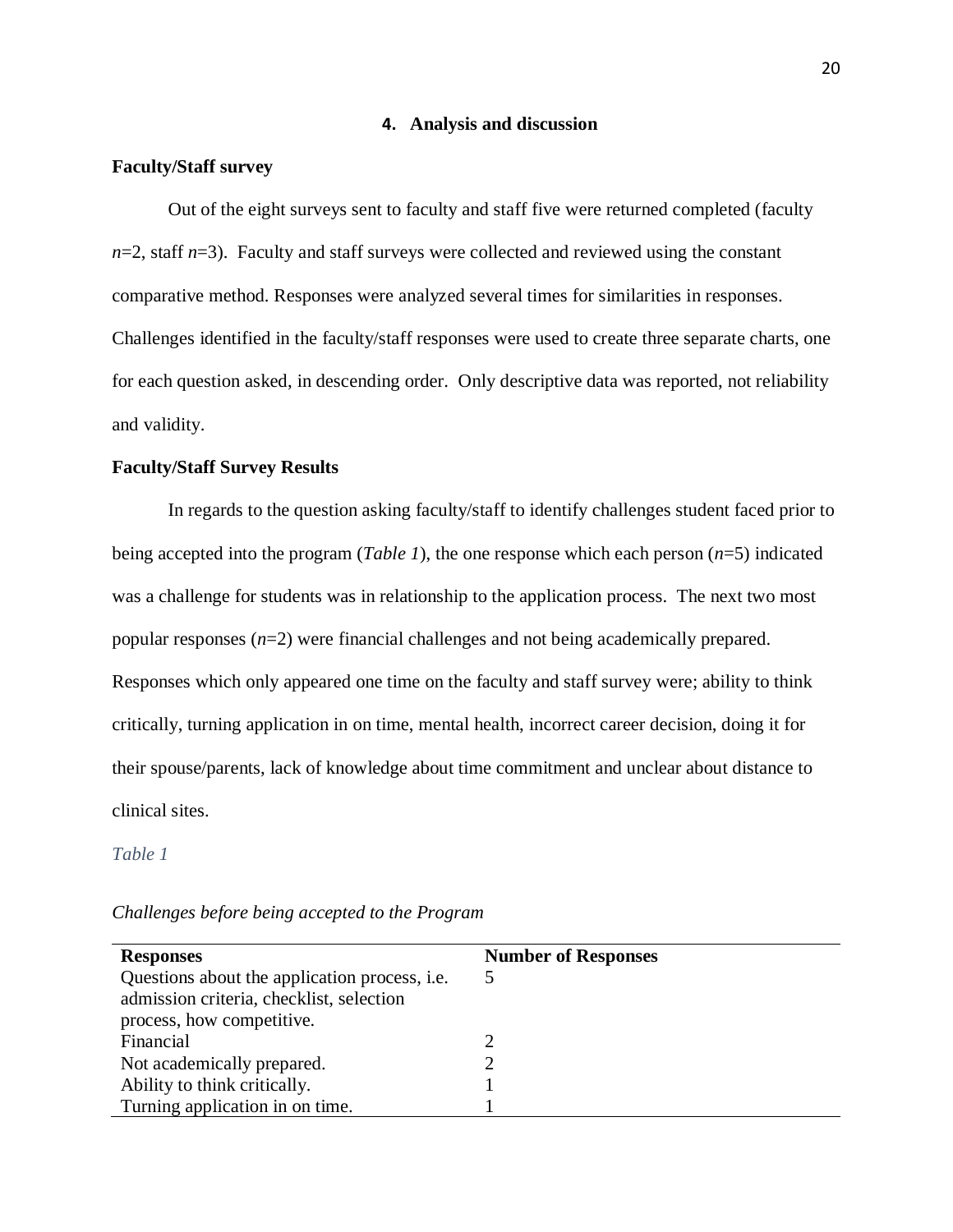| <b>Mental Health</b>                     |  |
|------------------------------------------|--|
| Incorrect Career decision                |  |
| Doing it for their spouse/parents        |  |
| Lack of knowledge about time commitment  |  |
| Unclear about distance to clinical sites |  |

*Note.* Faculty/Staff responses to challenges students faced prior to entering the program in descending order.

In response to the challenges faculty/staff saw students faced while in the program (*Table 2*), poor study skills, lack of focus and self-motivation was the challenge which appeared the most (*n*=4). Students not being academically prepared (*n*=2) and finding housing while at clinical  $(n=2)$  was mentioned the second most in their responses. Some additional challenges which were mentioned by faculty and staff, but only appeared once on the surveys were: mental health, poor clinical mentors, not getting enough competencies during clinical to be successful due to insecurities, financial challenges, not being able to think critically and struggles juggling work, school, family/significant other and fun/recreation.

*Table 2*

*Challenges while in the Program*

| <b>Responses</b>                             | <b>Number of Responses</b> |
|----------------------------------------------|----------------------------|
| Poor Study Skills/Lack of focus and self-    | 4                          |
| motivation                                   |                            |
| Not academically prepared                    | 2                          |
| Housing for Clinical                         | 2                          |
| <b>Mental Health</b>                         |                            |
| Poor clinical Mentors                        |                            |
| Not getting enough comps during Clinical due |                            |
| to insecurities                              |                            |
| Financial challenges                         |                            |
| Lack the Ability to Think Critically         |                            |
| Struggle with Juggling work, school,         |                            |
| family/significant others and fun/recreation |                            |

*Note.* Faculty/Staff responses to challenges students faced while in the program in descending order.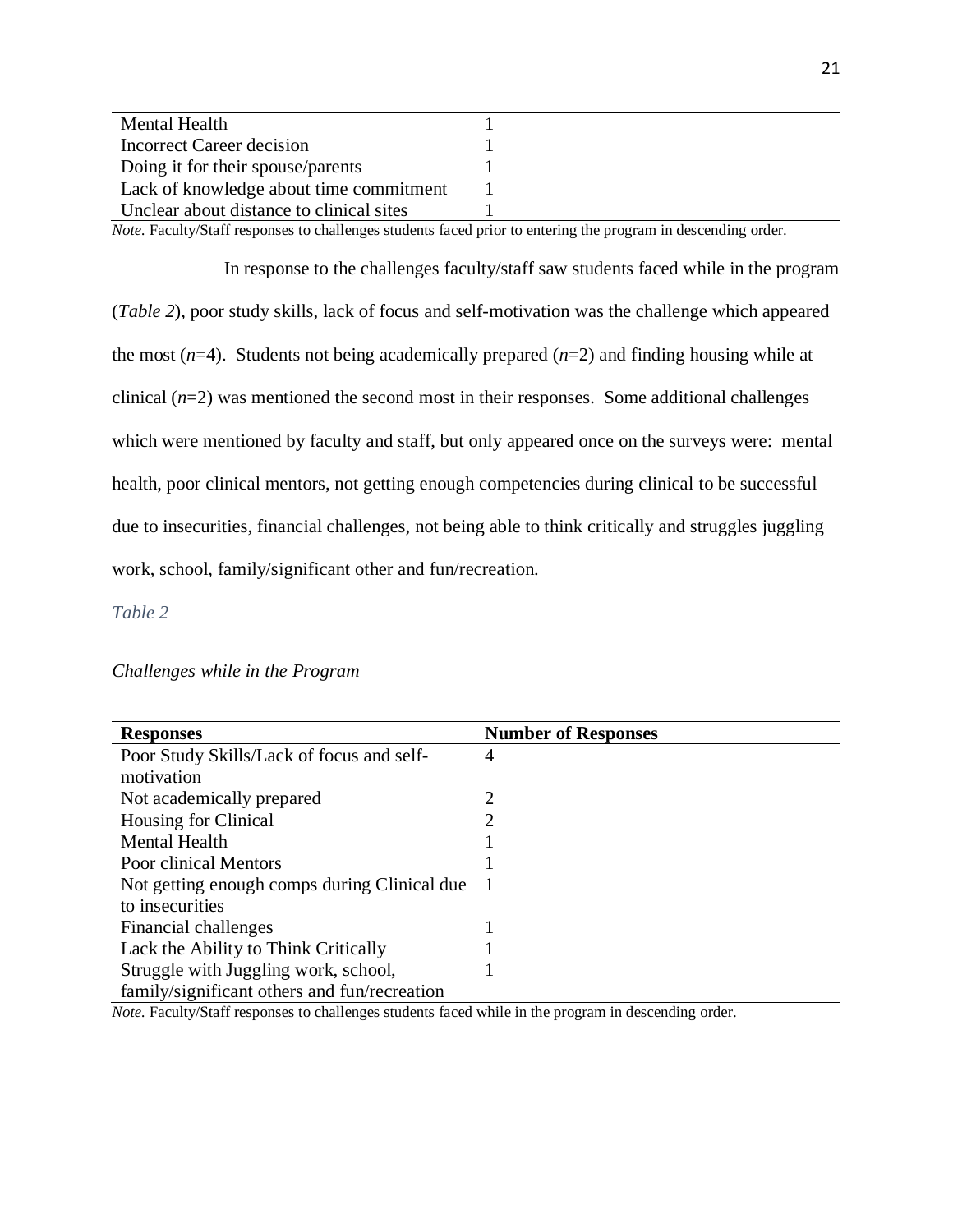For the faculty/staff survey in response to the challenges students faced while preparing for the registry exam (*Table 3*), the majority (*n*=3) responded they were not aware of any. This most likely is due to the majority of colleagues who responded to the survey do not work with the students the entire time they are in the program. Not making time to study or review on a regular basis (*n*=2) and lack of self-motivation/effort (*n*=2) was the second largest response from faculty and staff. Lack of mastery of the material appeared once from faculty/staff in regards to this question. However lack of mastering the material could be directly related to not making time to study or review on a regular basis.

#### *Table 3*

# *Challenges while Preparing for the Registry Exam*

| <b>Responses</b>                        | <b>Number of Responses</b> |
|-----------------------------------------|----------------------------|
| Not aware of any                        |                            |
| Not Making time to study or review on a |                            |
| regular basis                           |                            |
| Lack of self-motivation/effort          |                            |
| Lack of Mastery of the Material         |                            |

*Note.* Faculty/Staff responses to challenges students faced while preparing for the registry exam in descending order.

One person responded "well defined career choice is critical to success" as an additional thought or comments about student challenges which came to mind while answering the questions.

Similar challenges colleagues identified at different stages throughout the program were;

financial, not academically prepared, ability to think critically, mental health, and lack of

motivation/effort.

# **Student survey.**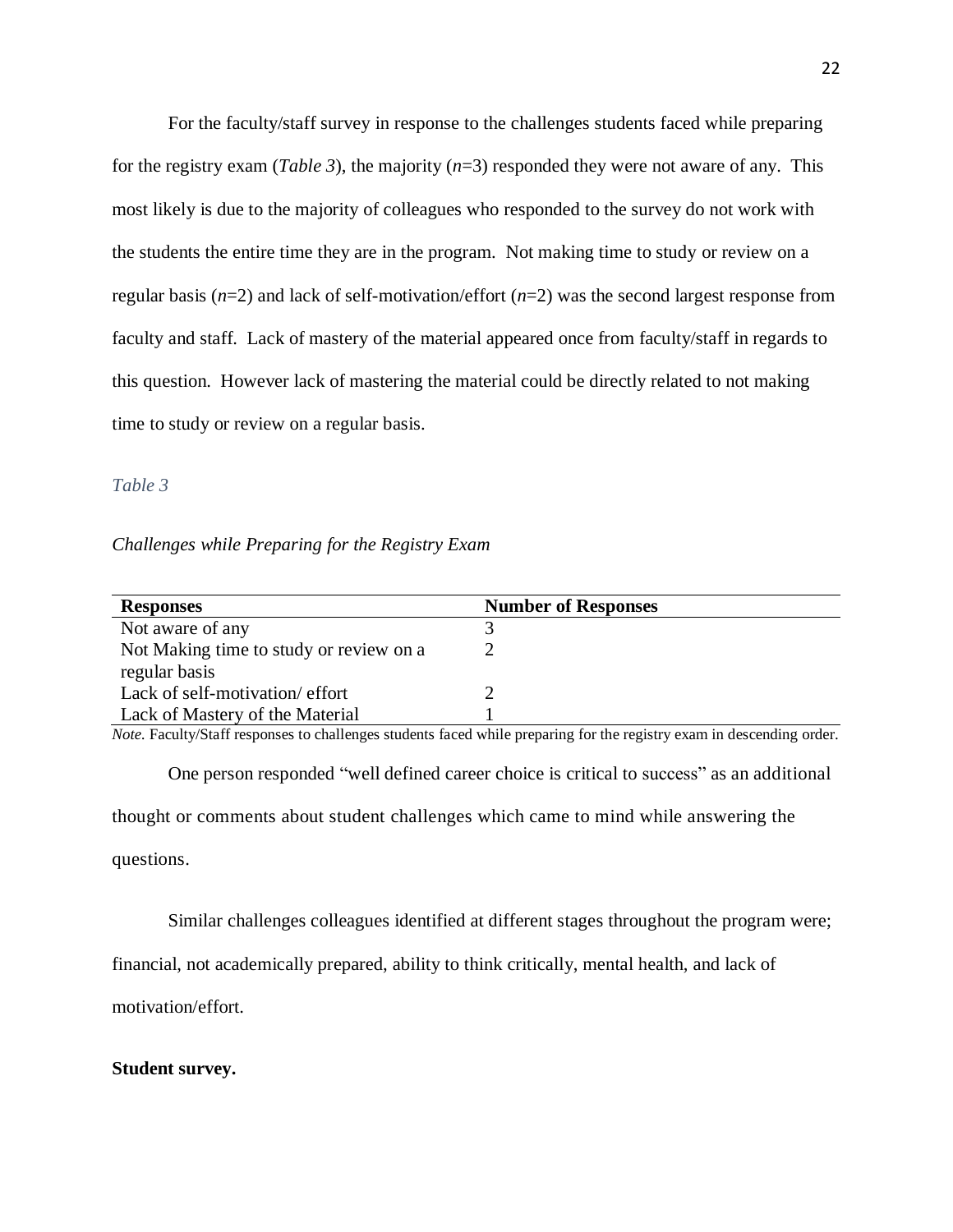Out of the twenty four surveys sent to students eighteen were returned completed. The number of first year students, second year or former students was not tracked. Student surveys were collected and reviewed using the constant comparative method. Responses were analyzed several times for similarities in responses. Challenges identified in the student's responses were used to create three separate charts, one for each question asked, in descending order. Only descriptive data was reported, not reliability and validity.

#### **Student Survey Results**

In regards to the question asking students to identify challenges they faced prior to being accepted into the program (*Table 4*), the most common response (*n*=6) was the pre requisite requirements which were needed to apply to the program. The next two most popular responses (*n*=4) were in regards to students being unsure of their major or career path and the fear of not being accepted into the program. The third most common response (*n*=2) related to the application process. Responses which appeared one time on the student survey were; financial, death in the family, fear of doing something I had never done before, gaining support from family and friends, transferring from out of state, and giving up full time job and starting over.

*Table 4*

| <b>Responses</b>                                 | <b>Number of Responses</b> |
|--------------------------------------------------|----------------------------|
| Pre requisites (patient care hours, physiology,  | 6                          |
| college algebra (on-line), passing pre requisite |                            |
| classes, meeting requirements (CPR), CNA         |                            |
| course)                                          |                            |
| Not sure of major/career path.                   | 4                          |
| What if I don't get accepted?                    | 4                          |
| Application process                              | 2                          |
| Financial                                        |                            |
| Death in the family                              |                            |
| Fear of doing something I had never done         |                            |
| before.                                          |                            |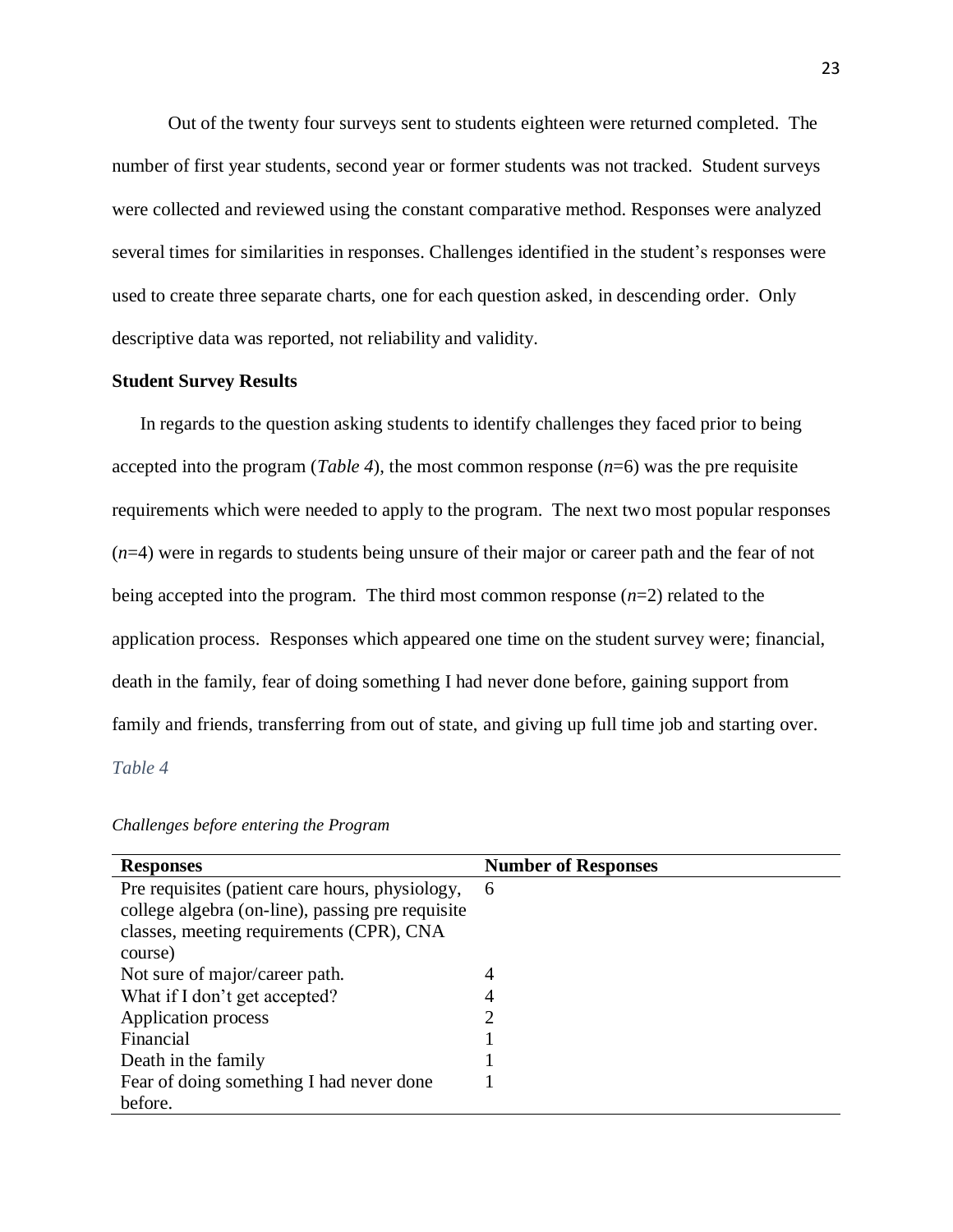| Gaining support from family and friends                                                                 |  |  |
|---------------------------------------------------------------------------------------------------------|--|--|
| Transferring from out of state, time change to                                                          |  |  |
| talk to someone                                                                                         |  |  |
| Giving up full time job and starting over                                                               |  |  |
| Note. Student responses to challenges students faced prior to entering the program in descending order. |  |  |

In response to the challenges students faced while in the program (*Table 5*), study habits (*n*=12) appeared the most. Balancing school, clinical, family, friends, work, rest and commuting  $(n=6)$  and the distance to clinical sites  $(n=6)$  was mentioned the second most in their responses. Thirdly, (*n*=4) students responded the first semester was the toughest. The fourth most common responses from students was both housing during clinical (*n*=2) and on-line learning (*n*=2). Some additional challenges which were mentioned by students, but only appeared once on the surveys were: being exposed to sick people, clinical staff not wanting to work with students, drama within the cohort, financial, material not interesting, passing Anatomy and Physiology, turmoil in clinical departments, social aspects of college and worrying about passing.

# *Table 5*

# *Challenges While in the Program*

| <b>Responses</b>                             | <b>Number of Responses</b> |
|----------------------------------------------|----------------------------|
| <b>Study Habits</b>                          | 12                         |
| Balancing school, clinical, family, friends, | 6                          |
| work, rest and commuting                     |                            |
| Distance to clinical                         | 6                          |
| First semester was toughest.                 | 4                          |
| Housing during clinical                      | $\overline{2}$             |
| On-line learning                             | $\overline{2}$             |
| Being exposed to sick people                 |                            |
| Clinical staff not wanting to work with      |                            |
| students                                     |                            |
| Drama within the cohort                      |                            |
| Financial                                    |                            |
| Material not interesting                     |                            |
| Passing Anatomy and Physiology               |                            |
| Turmoil in clinical departments              |                            |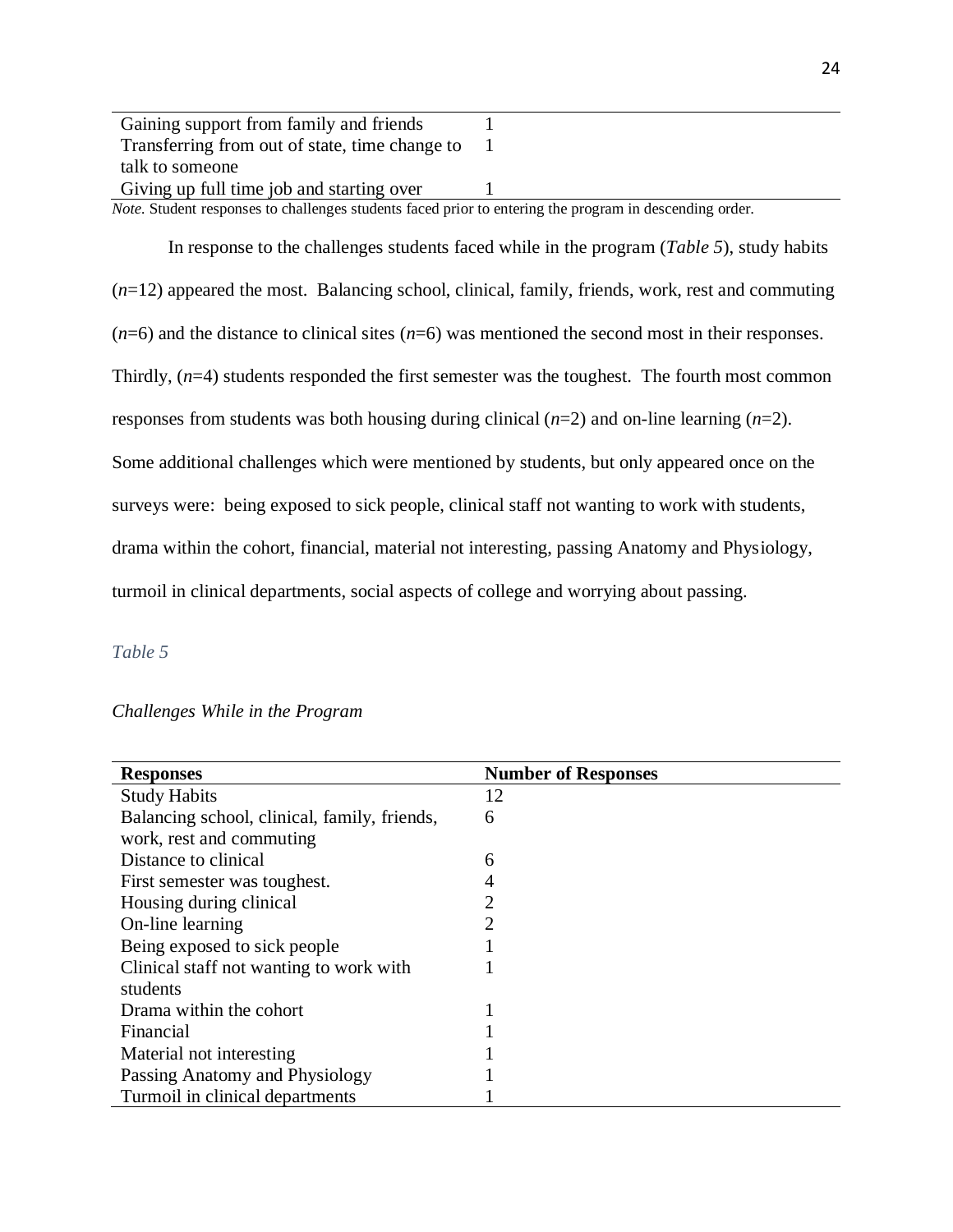| Social Aspects of college |  |  |
|---------------------------|--|--|
| Worrying about passing    |  |  |

*Note.* Student responses to challenges they faced while in the program in descending order.

For the student survey in response to the challenges they faced while preparing for the registry exam (*Table 6*), the majority (*n*=5) responded knowing what to study. The amount of information (*n*=4) was the second largest response. The third most common challenges students identified was studying current information while reviewing for the registry exam and applying for jobs  $(n=3)$ . Fear of failure  $(n=2)$  was the fourth most common challenge identified by students. Some additional challenges which were mentioned by students, but only appeared once on the surveys were: balancing studying, work, family and friends, hard to stay focused, moving, on-line review/testing and using critical thinking skills.

# *Table 6*

*Challenges while preparing for the Registry*

| <b>Responses</b>                              | <b>Number of Responses</b> |
|-----------------------------------------------|----------------------------|
| Knowing what to study                         |                            |
| Amount of information                         | 4                          |
| Studying current information while reviewing  | 3                          |
| for registry and applying for jobs.           |                            |
| Fear of failure                               |                            |
| Balancing studying, work, family and friends. |                            |
| Hard to stay focused.                         |                            |
| Moving                                        |                            |
| On-line review/testing.                       |                            |

*Note.* Student responses to challenges they faced while preparing for the registry exam in descending order.

Several students added additional comments or thoughts after answering the first three questions (*Table* 7). There were two comments which appear the most in this section, those comments were, didn't care for independent or small group work (*n*=2) and with effort every student can succeed  $(n=2)$ . Some additional comments students made were; cheaper when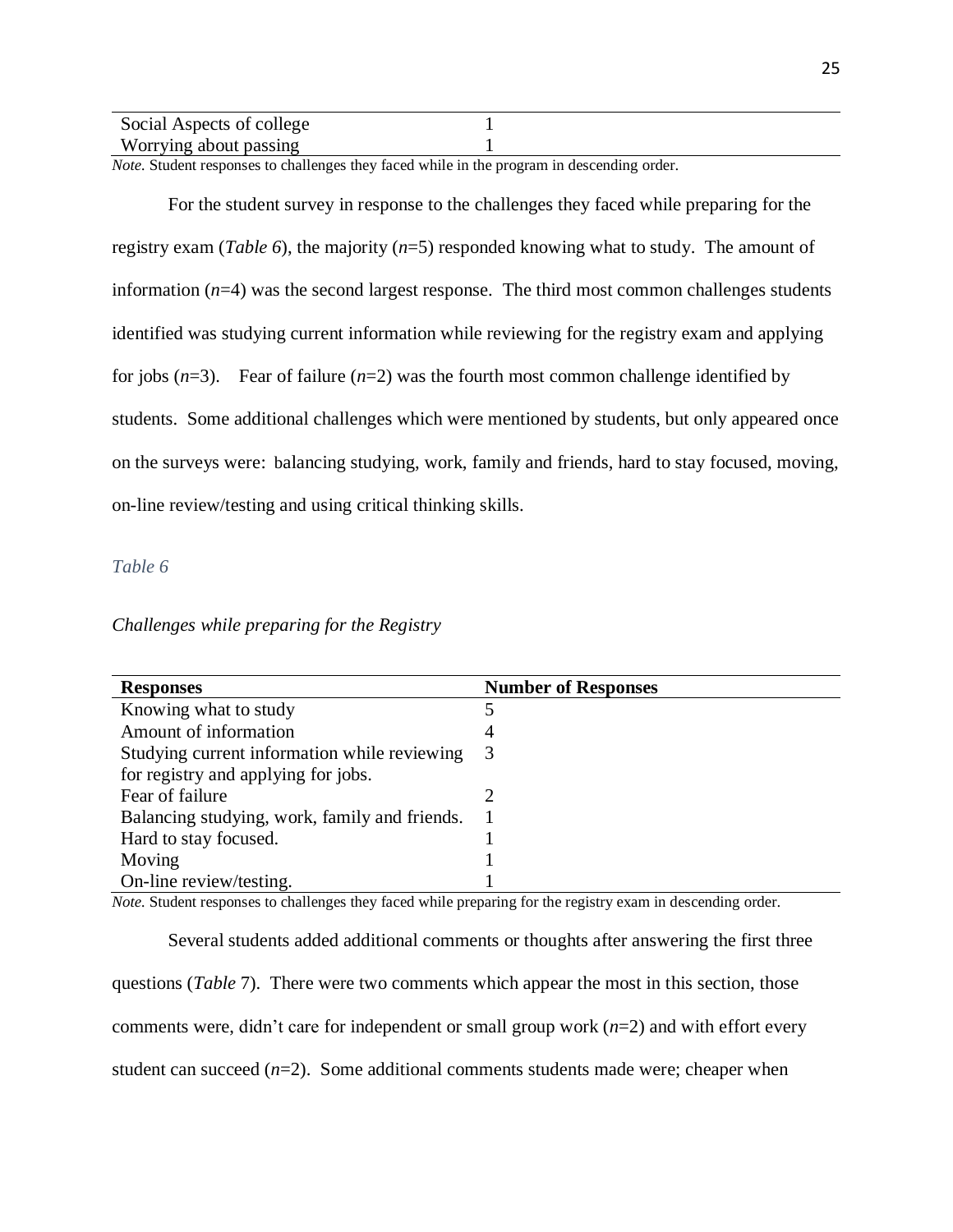compared to other schools, distance to clinical, enjoyed didactic/clinical mix, enjoyed hands on

learning, felt behind when other students found jobs before graduation, figuring out what I was

doing, program was harder than I expected and very happy with program.

#### *Table 7*

## *Additional Comments (Students)*

| <b>Responses</b>                           | <b>Number of Responses</b> |
|--------------------------------------------|----------------------------|
| Didn't care for independent or small group | $\overline{2}$             |
| work.                                      |                            |
| With effort every student can succeed.     | 2                          |
| Cheaper when compared to other schools     |                            |
| Distance to clinical                       |                            |
| Enjoyed didactic/clinical mix.             |                            |
| Enjoyed Hands on learning.                 |                            |
| Felt behind when other students found jobs |                            |
| before graduation.                         |                            |
| Figuring out what I was doing.             |                            |
| Program was harder than I expected.        |                            |
| Very happy with program.                   |                            |

*Note.* Student's additional thoughts or comments about challenges that came to mind while answering the questions.

Similar challenges students identified at different stages throughout the program were;

financial, distance to clinical, balancing school, clinical, family, friends, work, rest and

commuting, and on-line learning.

## **Comparative Analysis**

The data collected from the faculty and staff survey was then compared with the data

from the student survey in order to determine if there were significant differences between the

two. This was done to determine whether faculty and staff had a clear understanding of the

challenges students face at the three different levels in the program.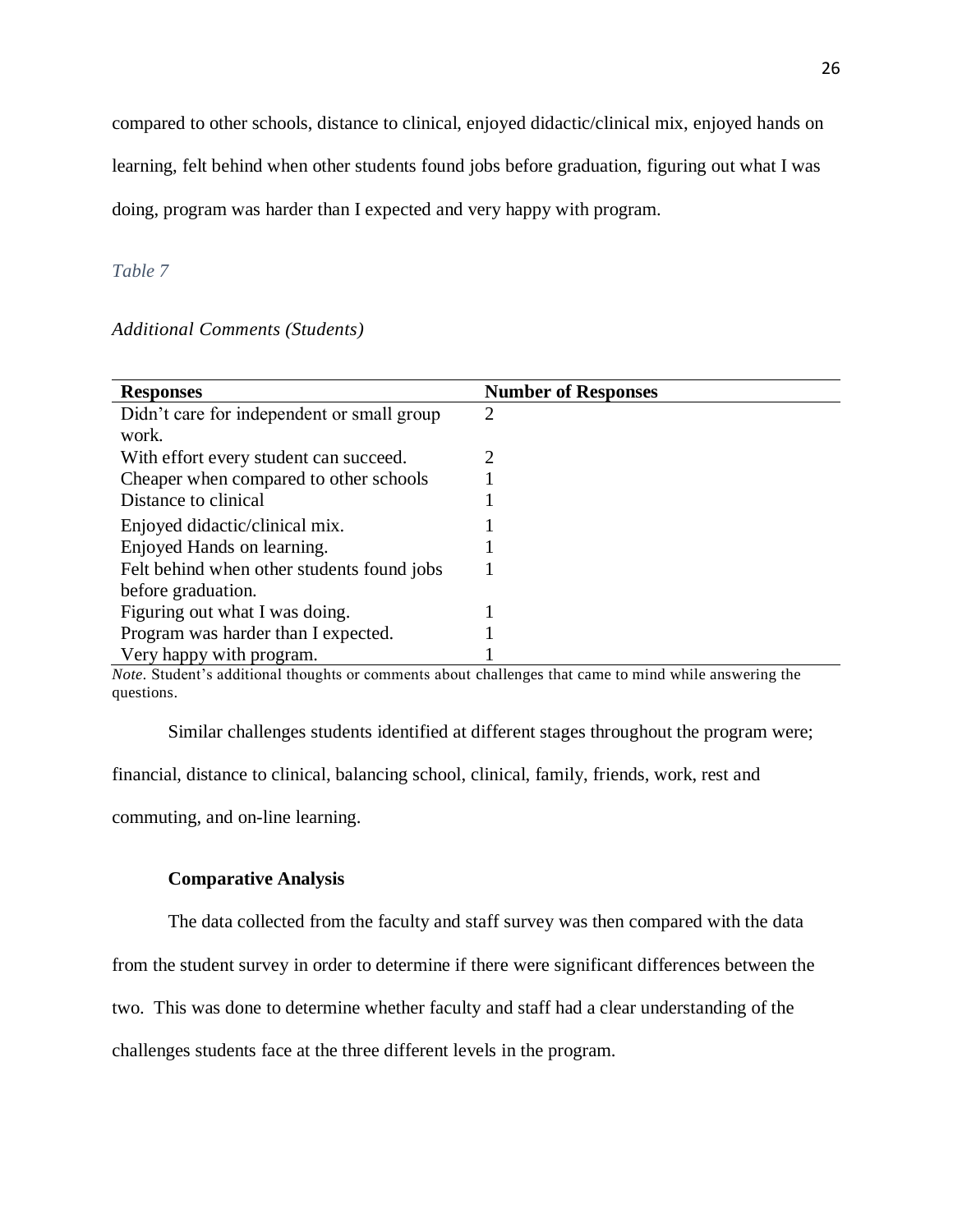Similarities between the faculty/staff survey and student's survey which appeared in

respect to challenges faced prior to starting the program (*Table* 8) were in regards to the

application, financial and major/career path.

# *Table 8*

*Challenges Prior to coming into the Program*

| <b>Faculty/Staff</b>    | Number of        | <b>Students</b>   | Number of        |
|-------------------------|------------------|-------------------|------------------|
|                         | <b>Responses</b> |                   | <b>Responses</b> |
| Application             |                  | Application       |                  |
| Financial               |                  | Financial         |                  |
| <b>Incorrect Career</b> |                  | Not sure of       |                  |
| Decision                |                  | major/career path |                  |

*Note.* Similar responses from Faculty/Staff and students.

Similarities between the faculty/staff survey and student's survey which appeared in

respect to challenges faced while in the program (*Table* 9) were in regards to study skills,

housing for clinical and clinical mentors.

# *Table 9*

*Challenges while in the program*

| <b>Faculty/Staff</b>  | Number of        | <b>Students</b>                  | <b>Number of</b> |
|-----------------------|------------------|----------------------------------|------------------|
|                       | <b>Responses</b> |                                  | <b>Responses</b> |
| Poor study skills     | 4                | Study habits                     | 12               |
| Housing for Clinical  | 2                | Housing for clinical             | 2                |
| Poor clinical mentors |                  | Clinical staff not               |                  |
|                       |                  | wanting to work with<br>students |                  |
| Financial             |                  | Financial                        |                  |
| Juggling work,        |                  | Balancing school,                | 6                |
| school,               |                  | clinical, family,                |                  |
| family/significant    |                  | friends, work, rest              |                  |
| others and            |                  | and commuting.                   |                  |
| fun/recreation.       |                  |                                  |                  |

*Note.* Similarities in responses from faculty/staff and students.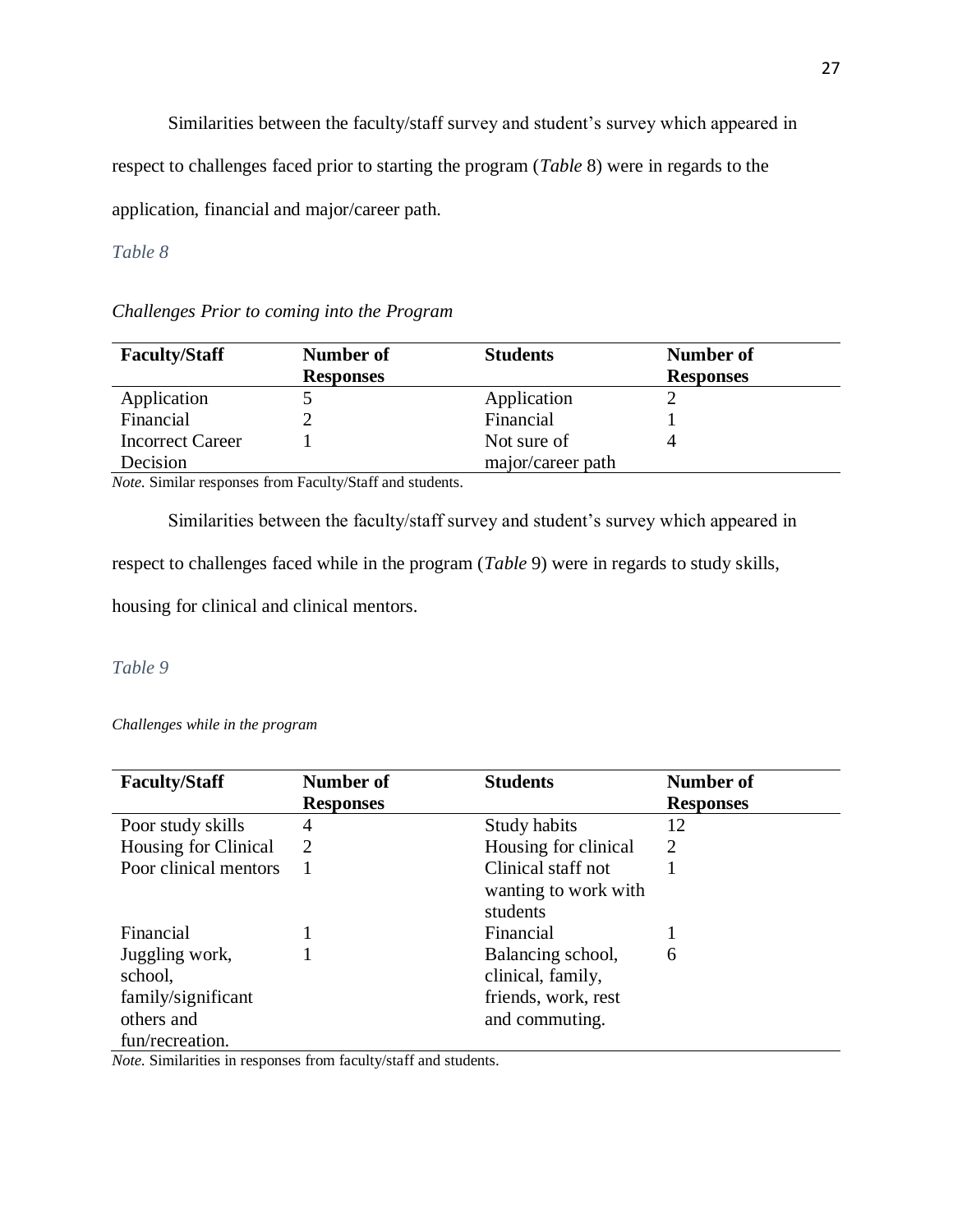The only similarities between the faculty/staff survey and student's survey which appeared in respect to challenges faced while preparing for the registry exam was lack of selfmotivation/effort.

*Table 10*

*Challenges while preparing for the registry*

| <b>Faculty/Staff</b>                                                                                                                                                                                                                                                                           | Number of        | <b>Students</b>       | Number of        |
|------------------------------------------------------------------------------------------------------------------------------------------------------------------------------------------------------------------------------------------------------------------------------------------------|------------------|-----------------------|------------------|
|                                                                                                                                                                                                                                                                                                | <b>Responses</b> |                       | <b>Responses</b> |
| Lack of self-                                                                                                                                                                                                                                                                                  |                  | Hard to stay focused. |                  |
| motivation/effort                                                                                                                                                                                                                                                                              |                  |                       |                  |
| $\mathbf{M}$ and $\mathbf{C}$ is the state of the $\mathbf{C}$ shown in $\mathbf{C}$ and $\mathbf{C}$ and $\mathbf{C}$ and $\mathbf{C}$ and $\mathbf{C}$ and $\mathbf{C}$ and $\mathbf{C}$ and $\mathbf{C}$ and $\mathbf{C}$ and $\mathbf{C}$ and $\mathbf{C}$ and $\mathbf{C}$ and $\mathbf{$ |                  |                       |                  |

*Note.* Similarities in faculty/staff and student responses.

Differences between the faculty/staff survey and student's survey which appeared in respect to challenges faced prior to starting the program (*Table 11*) were in regards to students not being academically prepared, ability to think critically, turning in the application on time, mental health, doing it for their spouse or parents, prerequisite requirements, the fear of not being accepted, a death in the family, the fear of doing something new, transferring from out of state and giving up a full time job and starting over. Overall there were seven different response for both faculty and staff and students.

# *Table 11*

# *Challenges prior to entering the program*

| <b>Faculty/Staff</b>  | Number of        | <b>Students</b>     | Number of        |
|-----------------------|------------------|---------------------|------------------|
|                       | <b>Responses</b> |                     | <b>Responses</b> |
| Not academically      | 2                | Prerequisites       | 6                |
| Prepared              |                  |                     |                  |
| Ability to think      |                  | What if I don't get | 4                |
| Critically            |                  | accepted?           |                  |
| Tuning in application |                  | Death in the family |                  |
| on time               |                  |                     |                  |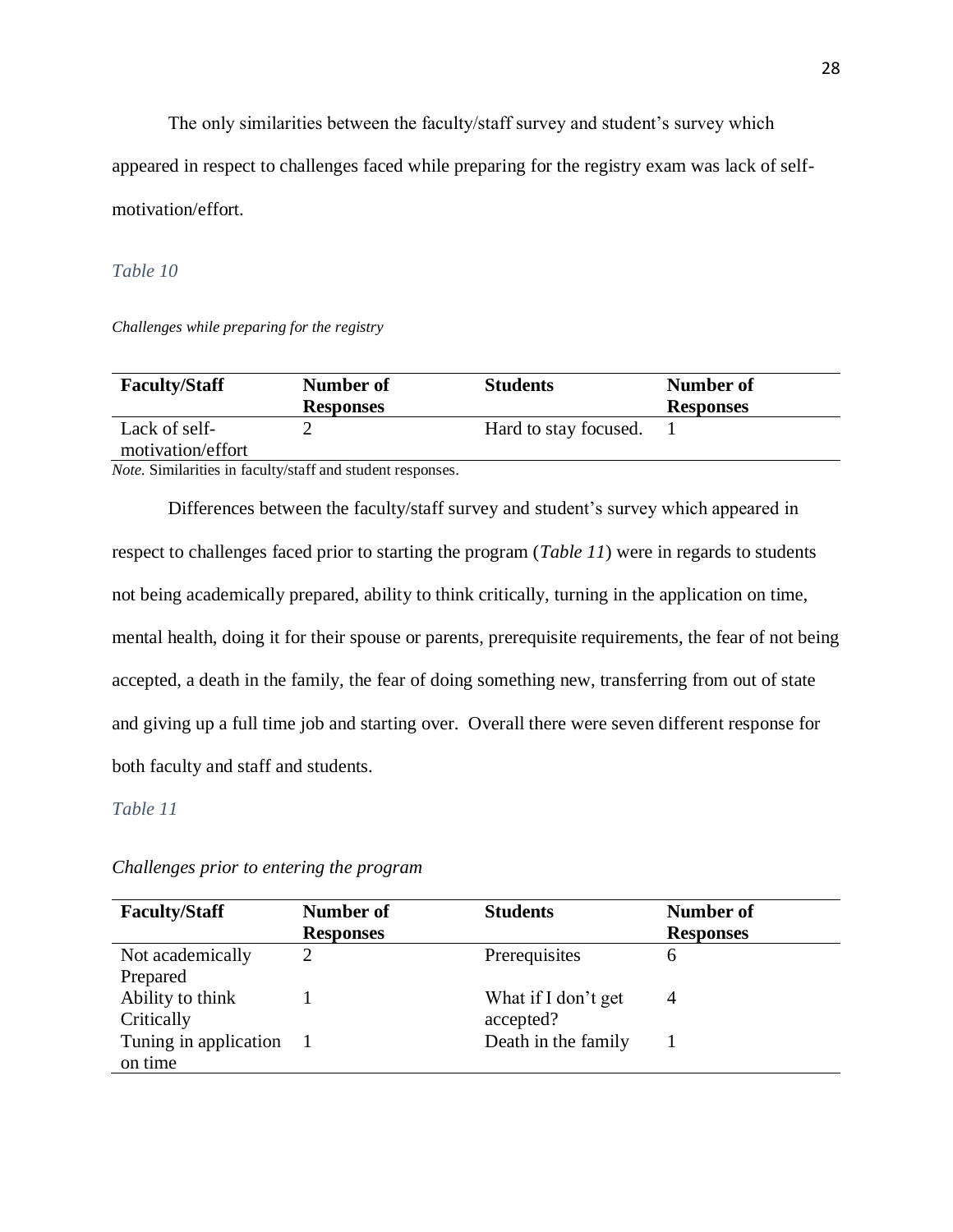| Fear of doing           |                                                                                       |
|-------------------------|---------------------------------------------------------------------------------------|
|                         |                                                                                       |
|                         |                                                                                       |
| Gaining support from 1  |                                                                                       |
| family/friends.         |                                                                                       |
| Transferring from out 1 |                                                                                       |
| of state.               |                                                                                       |
|                         |                                                                                       |
|                         |                                                                                       |
|                         |                                                                                       |
|                         |                                                                                       |
|                         | something I haven't<br>done before<br>Giving up a full time<br>job and starting over. |

*Note.* Differences between faculty/staff and student responses.

Differences between the faculty/staff survey and student's survey which appeared in respect to challenges faced while in the program (*Table 12*) were in regards to students not being academically prepared, mental health, students not getting enough comps during clinical due to insecurities, students lack of ability to think critically, the distance to clinical sites, the first semester was the toughest, on-line learning, being exposed to sick people, drama within the cohort, material not interesting, passing anatomy and physiology, turmoil within clinical departments, the social aspects of college and worrying about passing. Overall there were four different response for faculty and staff and ten different responses for students.

# *Table 12*

| <b>Faculty/Staff</b>                                               | Number of<br><b>Responses</b> | <b>Students</b>                    | Number of<br><b>Responses</b> |
|--------------------------------------------------------------------|-------------------------------|------------------------------------|-------------------------------|
| Not academically<br>prepared.                                      | 2                             | Distance to clinical               | 6                             |
| <b>Mental Health</b>                                               |                               | First semester was<br>the toughest | $\overline{4}$                |
| Not getting enough<br>comps during clinical<br>due to insecurities |                               | On-line learning                   | 2                             |
| Lack of ability to<br>think clearly                                |                               | Being exposed to sick 1<br>people  |                               |
|                                                                    |                               | Drama within the<br>cohort         |                               |

# *Challenges while in the program*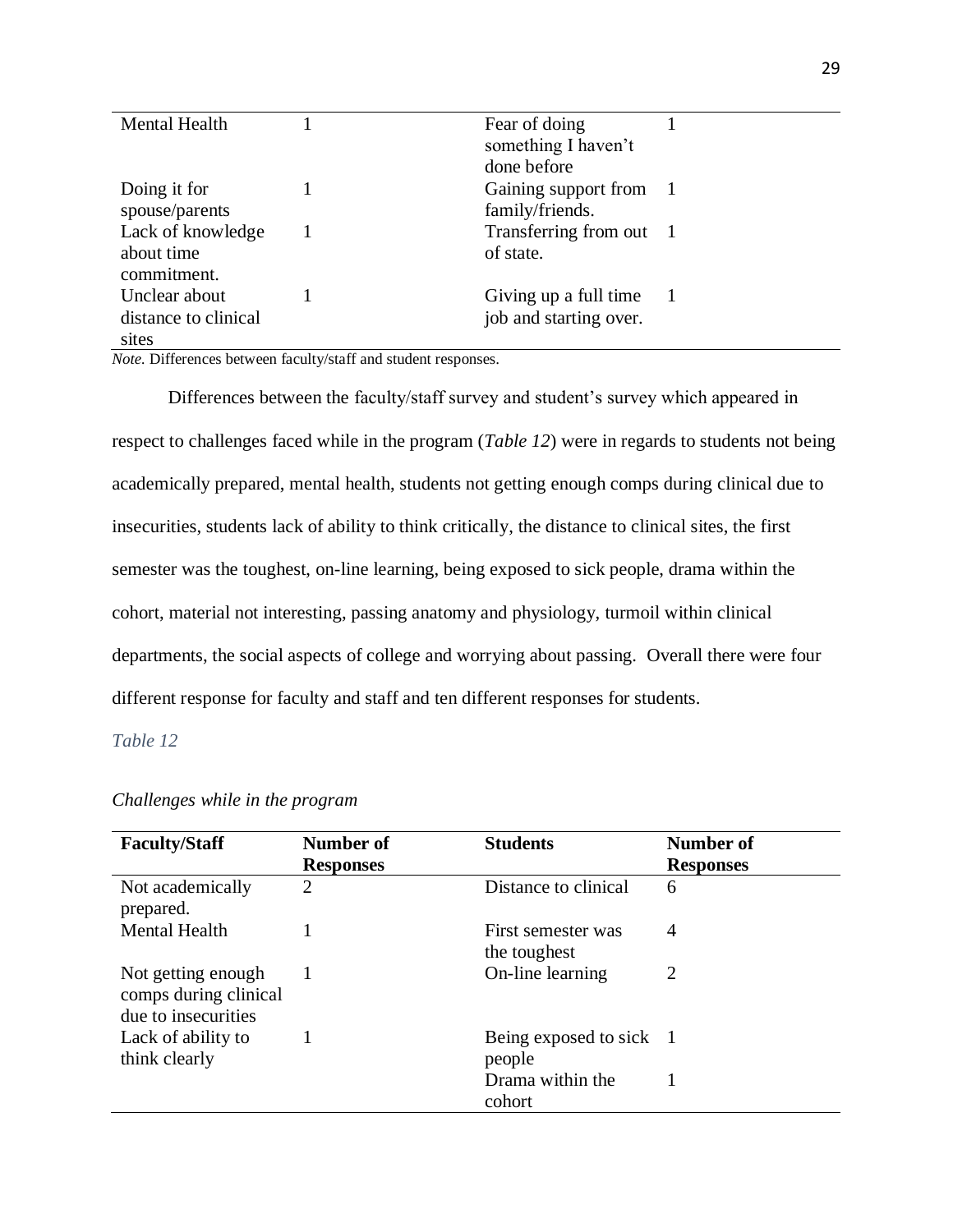| Material not          |  |
|-----------------------|--|
|                       |  |
| interesting           |  |
| Passing Anatomy and 1 |  |
| Physiology            |  |
| Turmoil within        |  |
| clinical departments  |  |
| Social aspects of     |  |
| college               |  |
| Worrying about        |  |
| passing               |  |

*Note.* Differences in faculty/staff and student responses.

Differences between the faculty/staff survey and student's survey which appeared in respect to challenges faced while preparing for the registry exam (*Table 13*) were in regards to students not making time to study/review, lack of mastery of the material, knowing what to study, the amount of information, studying current information while reviewing for the registry and applying for jobs, the fear of failure, balancing studying, work, family and friends, moving, on-line review/testing and using critical thinking skills. Overall there were three different response for faculty and staff and eight different responses for students. In addition three of the faculty or staff were not even aware of challenges students face while preparing for the registry exam.

# *Table 13*

| <b>Faculty/Staff</b>                | Number of        | <b>Students</b>                                                                                  | Number of        |
|-------------------------------------|------------------|--------------------------------------------------------------------------------------------------|------------------|
|                                     | <b>Responses</b> |                                                                                                  | <b>Responses</b> |
| Not aware of any                    | 3                | Knowing what to<br>study                                                                         | 5                |
| Not making time to<br>study/review  | 2                | Amount of<br>information                                                                         | 4                |
| Lack of Mastery of<br>the material. |                  | Studying current<br>information while<br>reviewing for the<br>registry and applying<br>for jobs. | 3                |
|                                     |                  | Fear of failure                                                                                  |                  |

## *Challenges while preparing for the registry*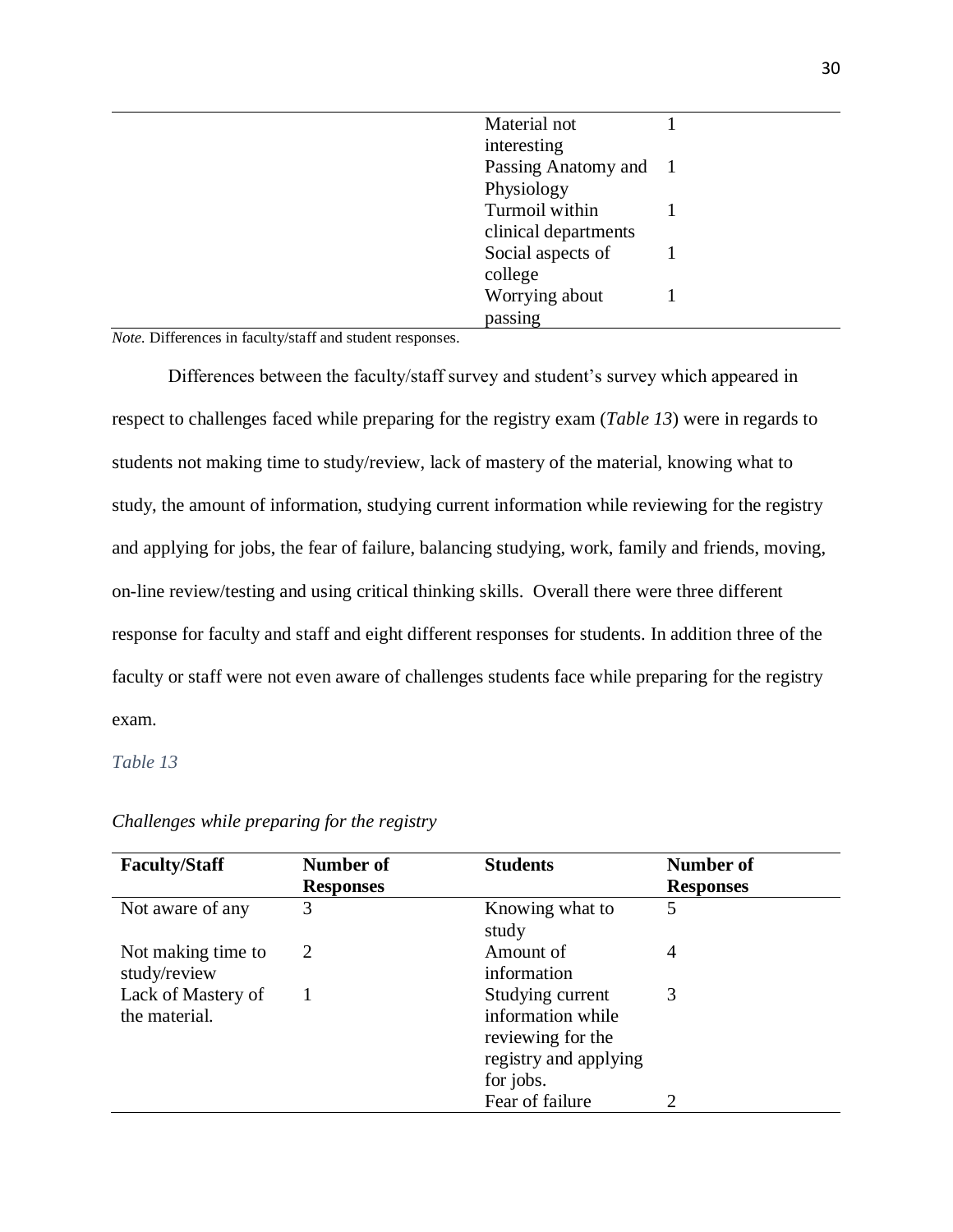| Balancing studying,<br>work, family and |  |
|-----------------------------------------|--|
|                                         |  |
| friends.                                |  |
| moving                                  |  |
| On-line                                 |  |
| review/testing                          |  |
| Using critical                          |  |
| thinking skills                         |  |

*Note.* Differences between faculty/staff and student responses.

# **Discussion**

Overall, the faculty/staff and students did not demonstrate consistency or cohesiveness in their understanding of challenges students face at the three different stages of the Radiography program. This demonstrates there is a strong need to communicate the actual challenges students face at different stages of the program in order to better serve the students at Midwest College.

Colleagues and students both mentioned comments in relationship to studying as a challenge while in the program and while preparing for the registry exam. This leads the researcher to believe there is a need for intervention when it comes to students study skills. One idea to address the comments about studying would be to form a study group for students immediately following lecture. This will allow students to share notes and clarify information with each other. Perhaps if this type of activity is assigned studying will become less taxing for the students.

Some challenges which were brought forward in the student survey are things which cannot be addressed, such as, the distance to clinical sites, however this is an area the program can work to communicate to the students prior to coming into the program. Perhaps if students had a better understanding of the distance to clinical sites they would be able to make an informed decision if this is the best program for them.

Despite the researcher's best attempt to remain unbiased, the researcher's interpretation of the responses from faculty, staff and students while doing the comparative analysis of the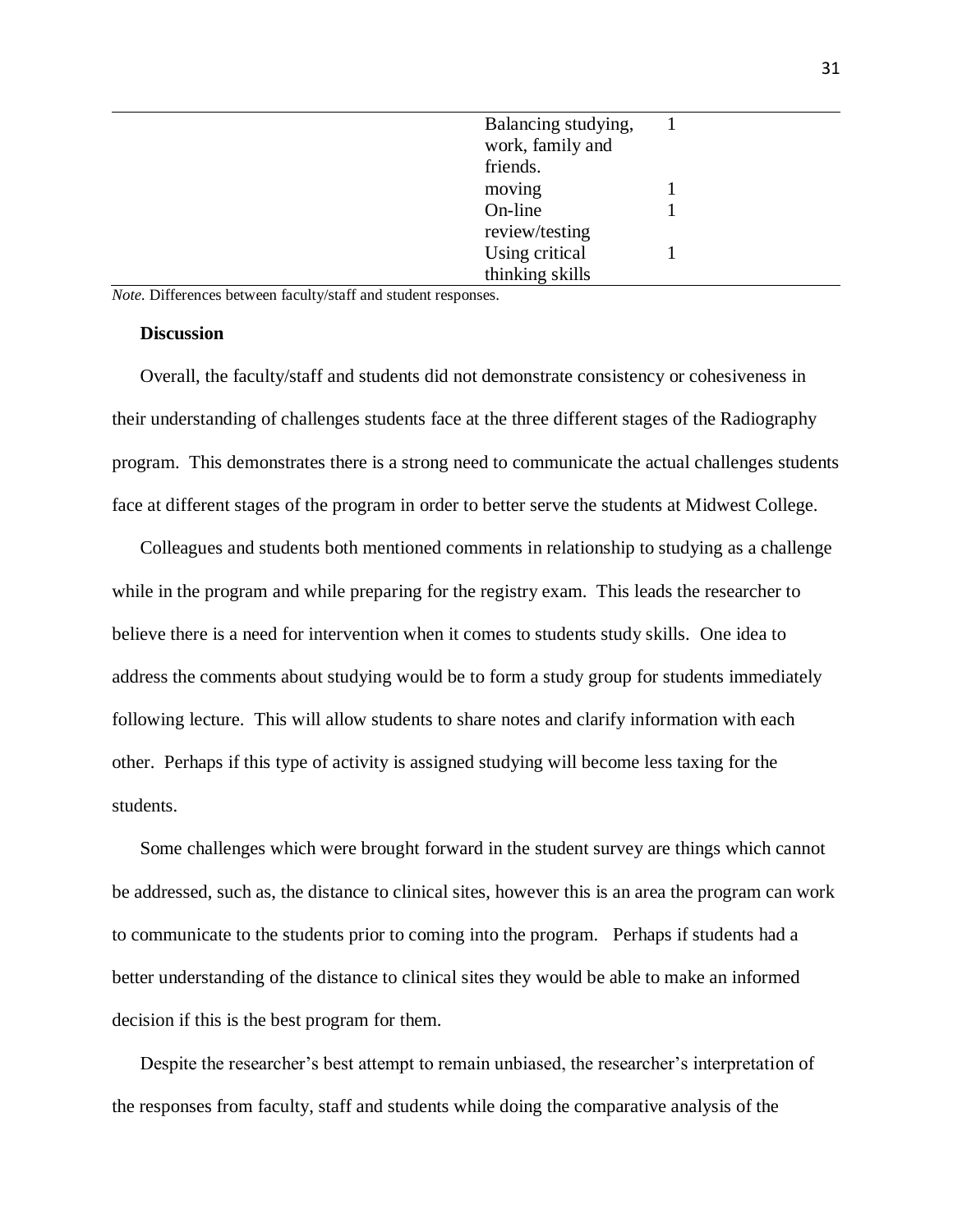surveys is subjective. If the same data were to be interpreted by another researcher it could have a slightly different outcome.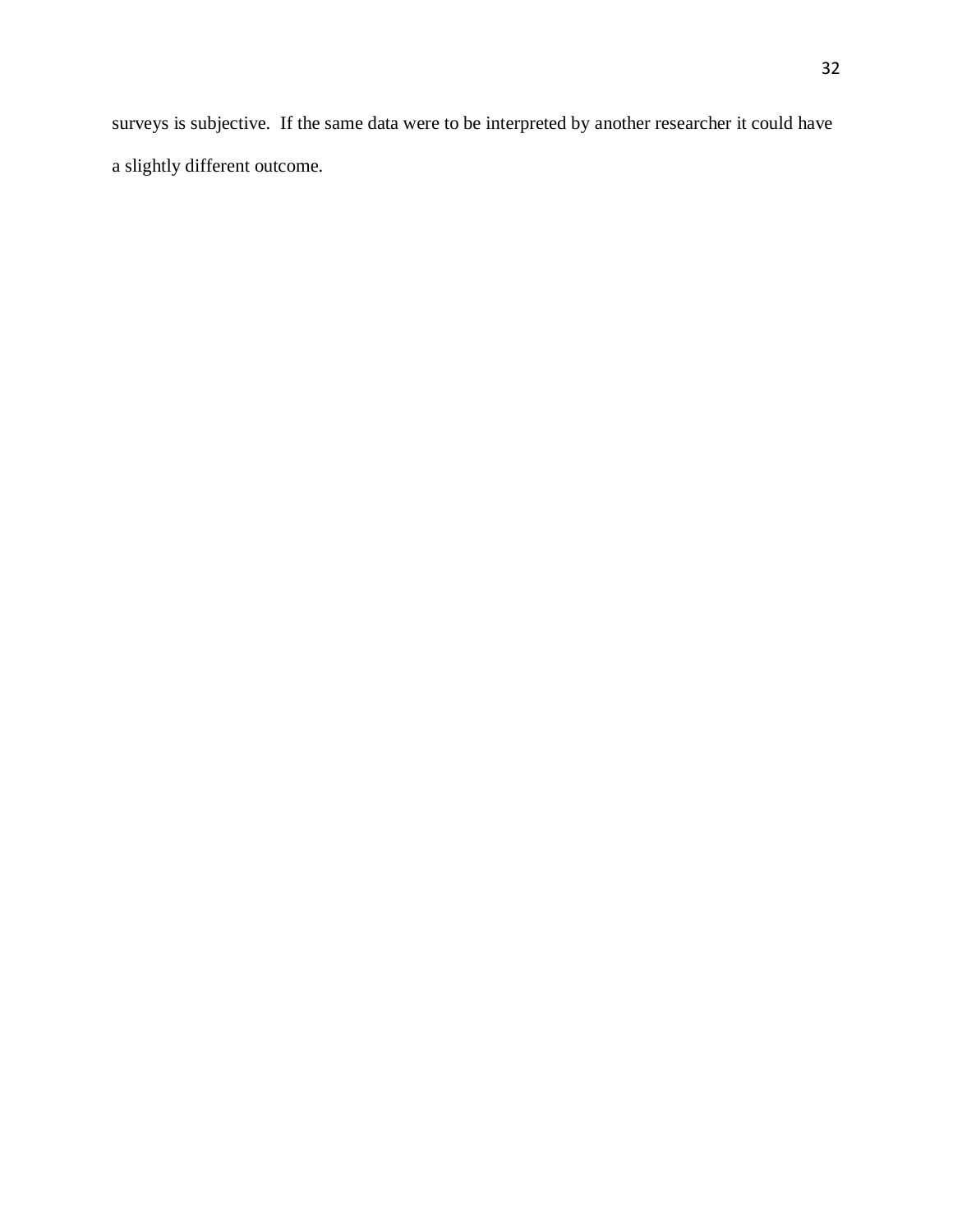#### **5. Conclusion**

## **Educational Implications**

From the pedagogic perspective, it is imperative faculty have a good understanding of the challenges the students they serve are facing. This understanding allows them to adapt their teaching methods and communication to remove student challenges. Students have various needs and it is imperative to meet those needs.

The results of this research is of great value to the instructors in the radiography program and the staff from student services who counsel and recruit Radiography students by providing a snapshot of opportunities /challenges that may affect students in the program moving forward. Using this data will broaden our understanding of actual challenges from the student's prospective and contribute to a quality educational experience for students.

#### **Leadership Implications**

By identifying the actual challenges students face the researcher has gained a better understanding of the obstacles to student success. It also allows the program to identify challenges and possible solutions. The leadership implications of this study are it will contribute to the common good of Midwest College and the Radiography program, start communication, provide data to initiate change, and contribute to the overall systems thinking of the college.

Knowing the challenges students face removes barriers to faculty and staff being able to intervene and enables them to offer guidance to the students. This will help to contribute to the overall experience of the students within the radiography program. Furthermore, the data could be used to explore if students in other programs at Midwest College experience some of the same challenges.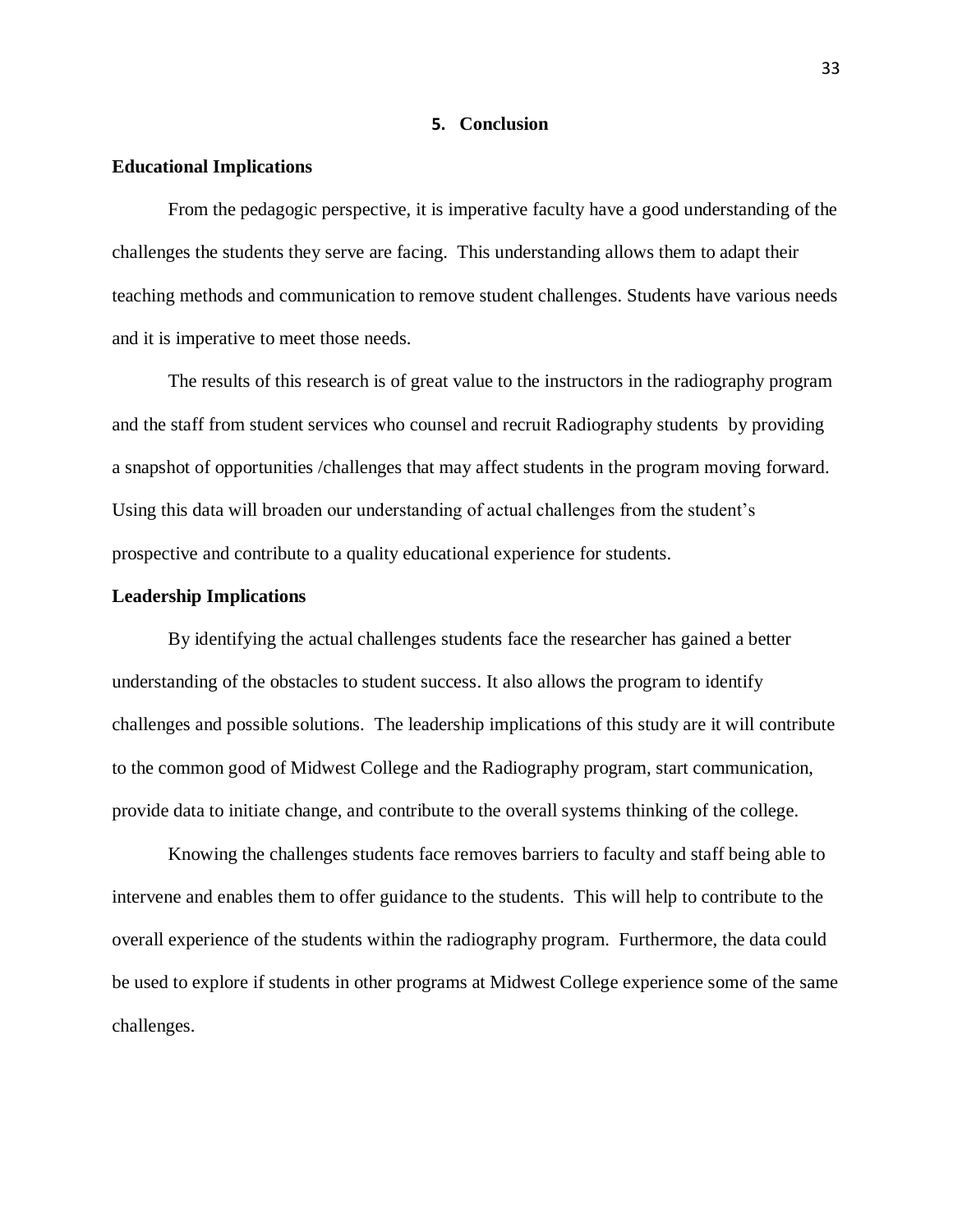This study addressed whether the challenges faculty and staff felt students faced while in the program were similar to the challenges students expressed. It is clear from the results of comparing faculty and staff responses from student responses, the faculty and staff are limited in their understanding of the actual challenges students face. This indicates a need for communication to faculty and staff regarding the challenges the students identified.

Armed with the data from this survey, the next step will be to develop a list of informational documents to educate faculty within the Radiography department and college. This communication will increase awareness of the actual challenges students face. When faculty have an increased cognizance of challenges students face it will help them grow as faculty and may also assist the faculty to support other staff at the college to enhance meeting the needs of their students.

Equipped with a better understanding to the challenges students face, changes to current practices and policies whenever possible can be initiated. Working together, faculty and staff, can develop a plan to better serve students and possibly minimize their challenges whenever possible. As a result, any changes to the program and policies will help to foster and strengthen student experiences. Changes, in turn, will enhance student overall satisfaction while in the Radiography program at Midwest College and will contribute to their success and possibly increase retention rates. Students are one of the biggest assets at any college and we need to protect the relationships with students and ease challenges they face whenever possible.

In addition, this knowledge gives the data needed to analyze the current policies and practices within the program which could be redesigned to better meet the needs of the students. Along with the list of challenges communicated to faculty and the college will accompany suggested recommendations to address these challenges. This list can be used to trigger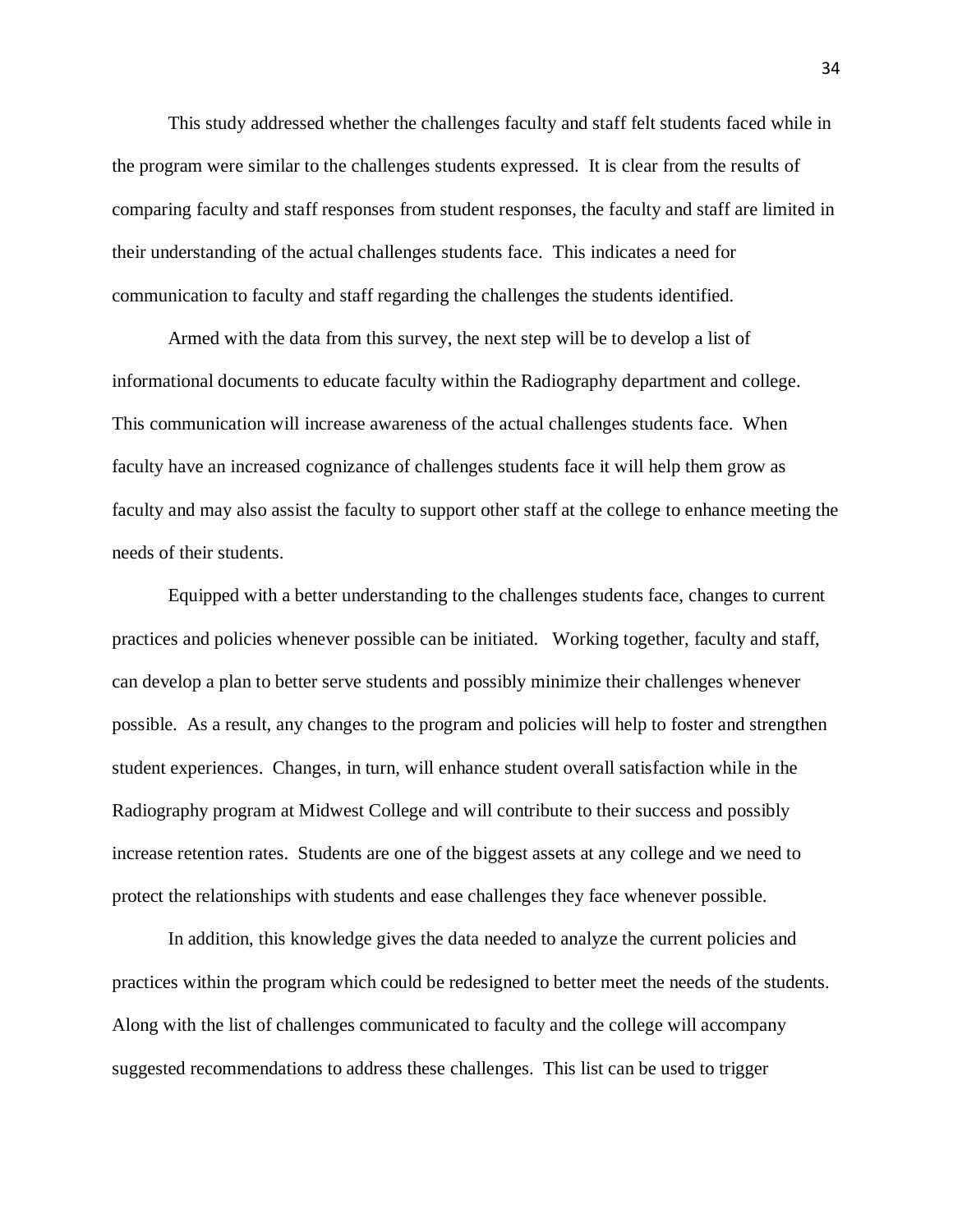additional recommendations and start a change process which in turn will contribute to student's satisfaction and retention.

If the program and college, as a system, were to work together to remove some of these challenges, it is possible students will be more successful and the retention rates could increase**.** This will allow for a better overall experience for students. Even if there are not immediate resources available to students this increased awareness of the faculty and staff and the college will help to target guidance and services, and to better serve the students.

#### **Recommendations for Future Research**

In regards to this study, it would have been beneficial to include whether the students were in their first year of study or second to explore when intervention would be most beneficial. Additionally, a similar study which contacted students who were interested in the program and did not get accepted would contribute to more thorough understanding of the challenges students face prior to coming into the Radiography program. Another area which would have been beneficial is to include the student demographic specific to age to explore challenges in relationship to this demographic.

Some additional research items are discussed below.

First, could the challenges students face in the Radiography program be similar to challenges in other programs at Midwest College? A future study across programs at the same college would be helpful in answering this question. Second, comparing challenges at different colleges in regards to geographic location, resources available and the demographics which constitute the cohorts would contribute to a better understanding if demographics contribute to student challenges. Finally, if changes are made to program policies and practices further research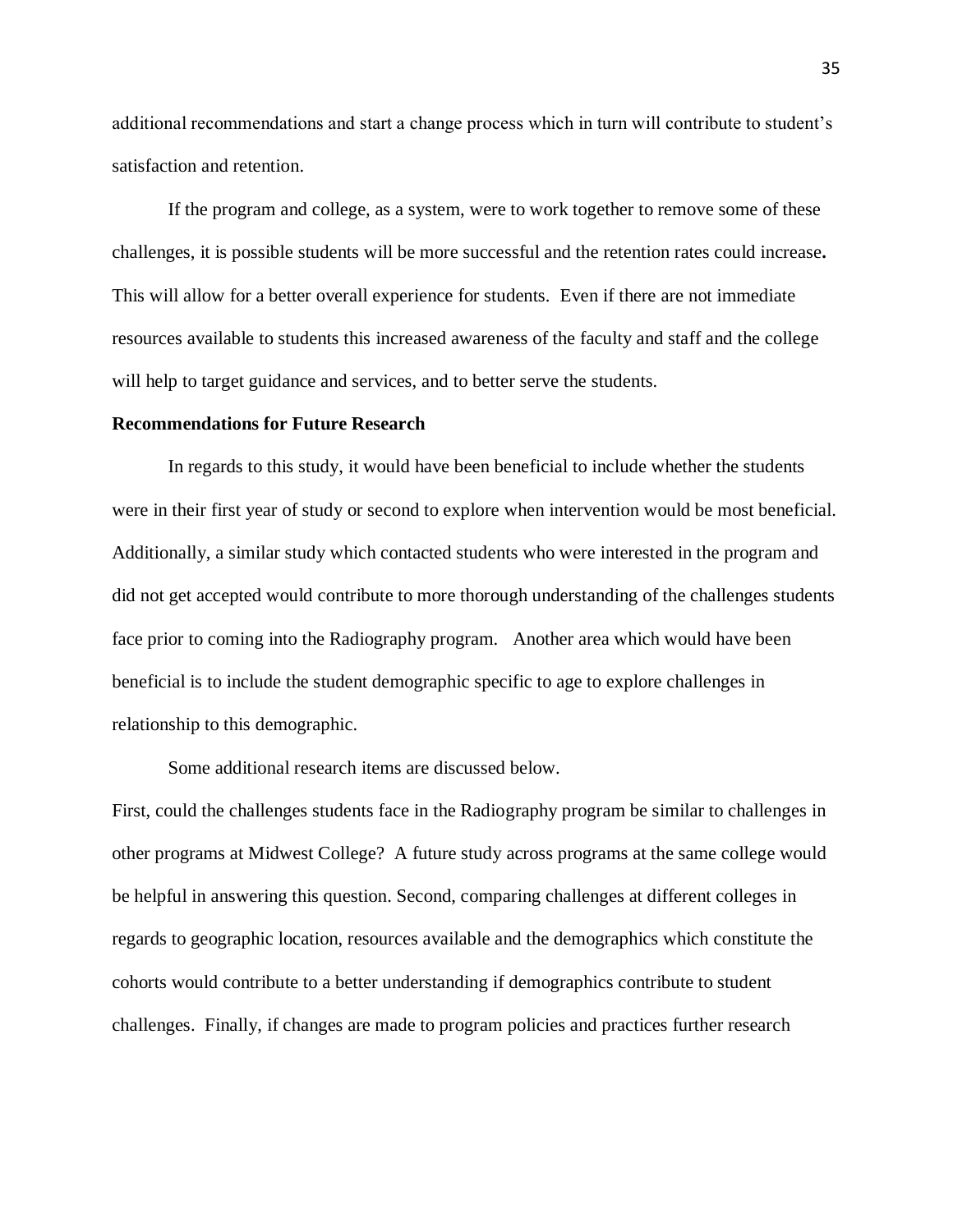would be beneficial to demonstrate if the changes resulted in removing some of the challenges students mentioned in this study.

# **Conclusion**

Even though the data was collected from students of one school it may be useful for other Radiography programs. Due to the demographics and geographic location of the college if another Radiography program were to desire to explore challenges their students face at the same stages within the program they could use this information as a starting point to explore the challenges students face in other Radiography programs. This study was specific to one school in the Midwest and results could be used as a comparison for future studies. Further research may also lead to increase student satisfaction and retention in additional programs throughout colleges.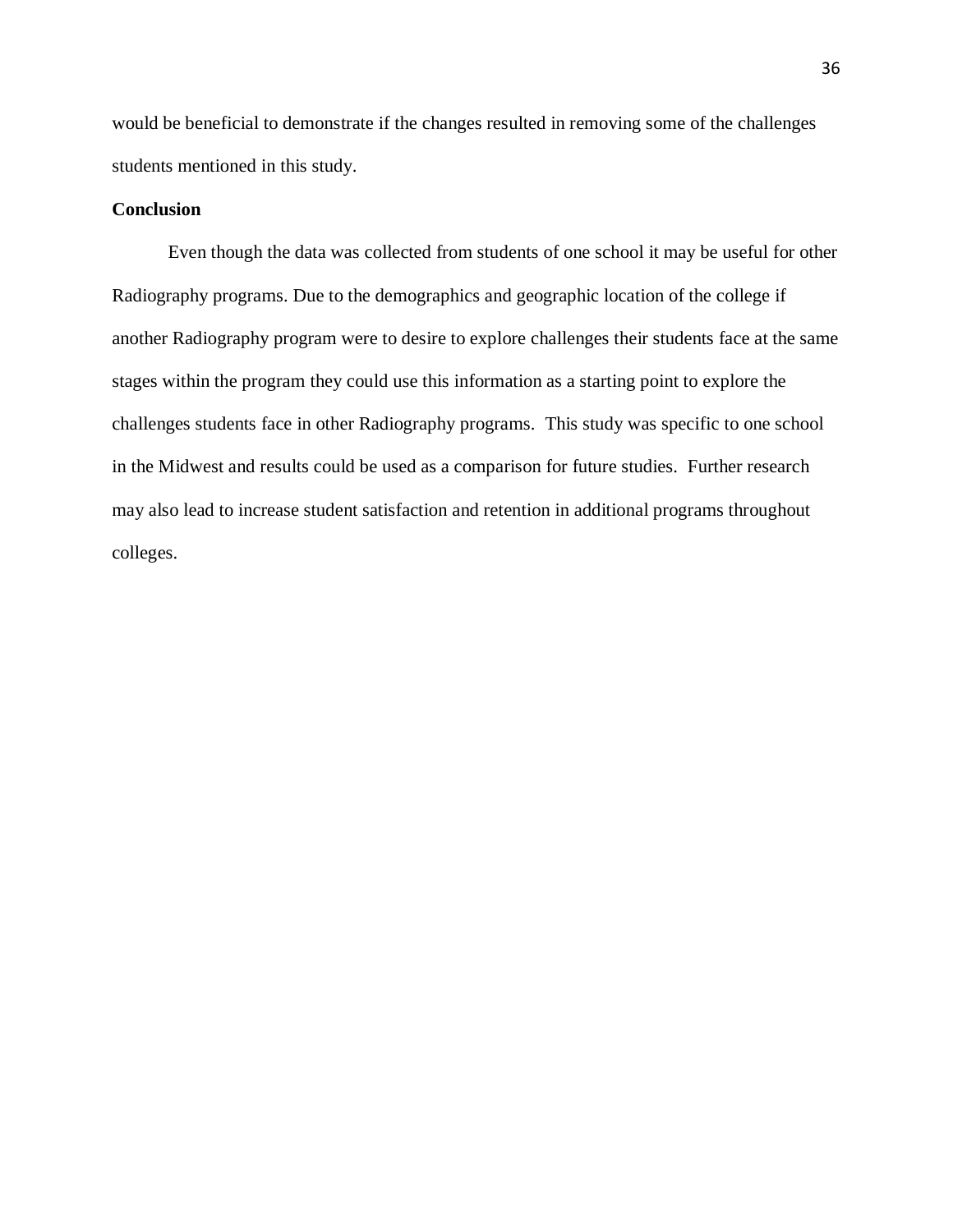## References

- AB Tech Community College. (n.d.). https://www.abtech.edu/content/Allied-Health-and-Public-Service-Education/Medical-Radiography/Points-to-Think-About-When-Considering-a-Career-in-Radiog
- American Society of Radiologic Technologists. (2016). https://www.asrt.org/membership/joinasrt/membership-categories
- American Society of Radiologic Technologists Foundation. (n.d.).

https://foundation.asrt.org/who-we-are

- Anderson, K. (2008, August/September). Funding your educational dream there's more then one way to scan a cat []. *ASRT Scanner*, *40*(9), 6-9.
- Britt, R. (2006, January/February). Online education a survey of faculty and students [Peer Review]. *Radiologic Technology*, *77*(3), 183-190.

Brittanica Academic. (2012).

http://academic.eb.com.wsuproxy.mnpals.net/levels/collegiate/article/actionresearch/600842/history

- Burns, S. M. (2011, June). Predicting academic progression for student registered nurse anesthestists [Journal]. *AANA Journal*, *79*(3), 193-201.
- Code of ethics. (2003). Retrieved from https://www.asrt.org/docs/default-source/practicestandards/codeofethics.pdf
- Francis, C. (2015/2016, December/January). Student offers sage advice tips for successful job search and meeting career goals []. *ASRT Scanner*, *48*(2), 18.
- Hawking, N. (2005, January/February). Effective communication affects student achievement and retention. *Radiologic Technology*, *76*, 234-236. Retrieved from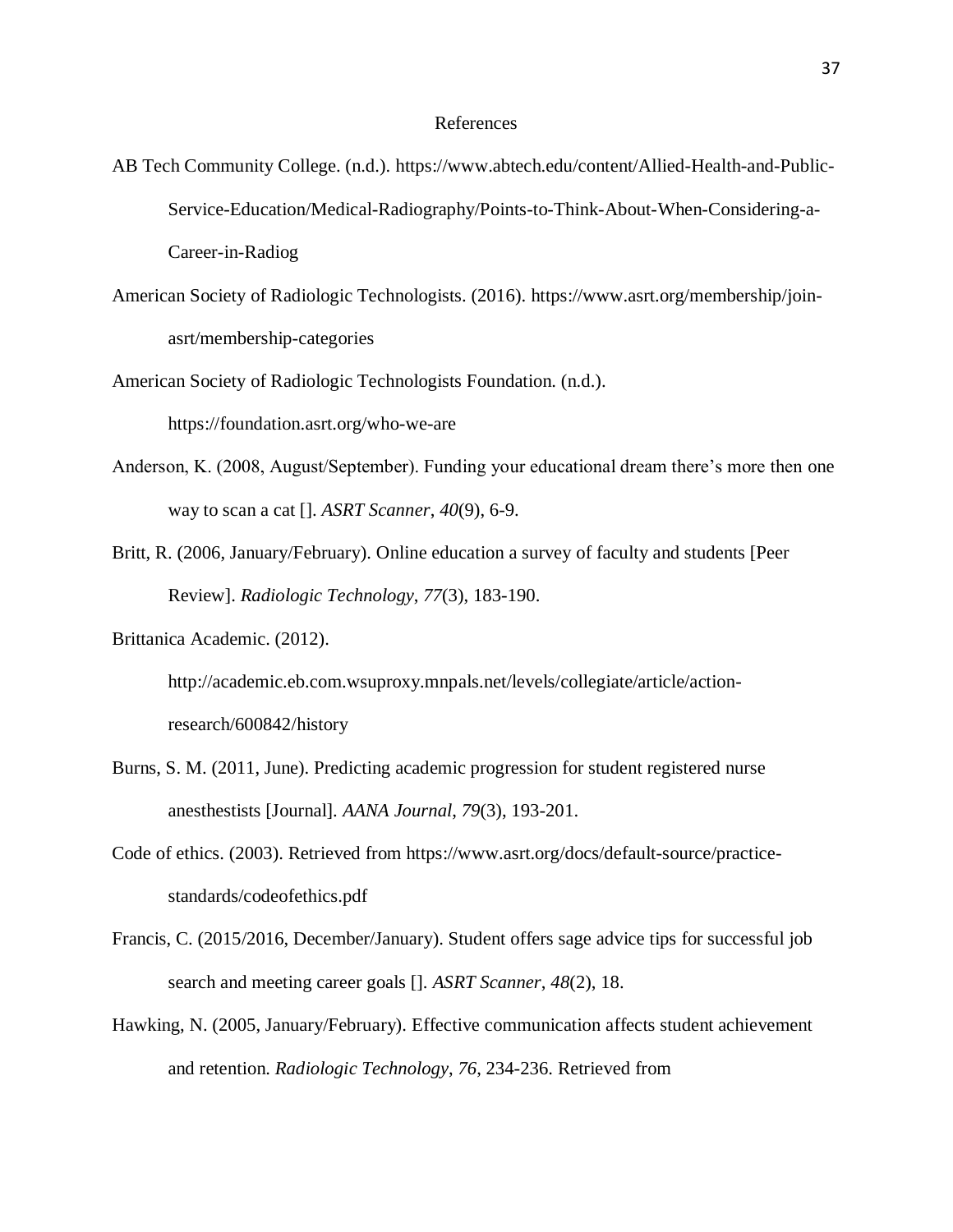http://go.galegroup.com.wsuproxy.mnpals.net/ps/i.do?ty=as&v=2.1&u=umn\_winona&it =search&s=RELEVANCE&p=EAIM&qt=TI~Effective communication affects student~~SP~234~~IU~3~~SN~0033-8397~~VO~76&lm=DA~120050000&sw=w

- Ingrassia, J. M. (2016, May/June). Successful admission criteria to predict academic and clinical success in entry level radiography programs [Peer Review]. *Radiologic Technology*, *87*(5), 502-510.
- Kowalczyk, N. K. (2014, May/June). Perceived barriers to online education by radiologic science educators [Peer Review]. *Radiologic Technology*, *85*(5), 486-493.

Kudlas, M. J. (2006, Fall). Effects of radiography program admissions practices on student rentention. *Journal of Allied Health*, 162-168. Retrieved from http://go.galegroup.com.wsuproxy.mnpals.net/ps/i.do?ty=as&v=2.1&u=umn\_winona&it =search&s=RELEVANCE&p=EAIM&qt=SN~0033-8397~~TI~Radiography student perceptions of~~VO~77~~SP~437~~IU~6&lm=DA~120060000&sw=w

- Liegler, R. M. (1997, October). Predicting student satisfaction in baccalaureate nursing programs testing a causal model. *Journal of Nursing Education*, 357-364. Retrieved from http://search.proquest.com.wsuproxy.mnpals.net/docview/203958123?accountid=15069
- Lipman, E. B. (2009, August/September). Mind the gap []. *ASRT Scanner*, *41*(6), 14.

Olds, C. (2016, April/May). Staying ahead of the curve. *ASRT Scanner*, *48*(4), 24-27.

- Schwager, D. (2016, June/July). Students and professionals advance their carreers with ASRT foundation scholarships [Magazine]. *ASRT Scanner*, *48*(5), 36-40.
- Sedden, M. L., & Clark, K. R. (2016, July/August). Motivating students in the 21st century [Peer Review]. *Radiologic Technology*, *87*(6), 609-616.

Shuck, A. (2015, April/May). Mentoring students part 2. *ASRT Scanner*, *47*(4), 15.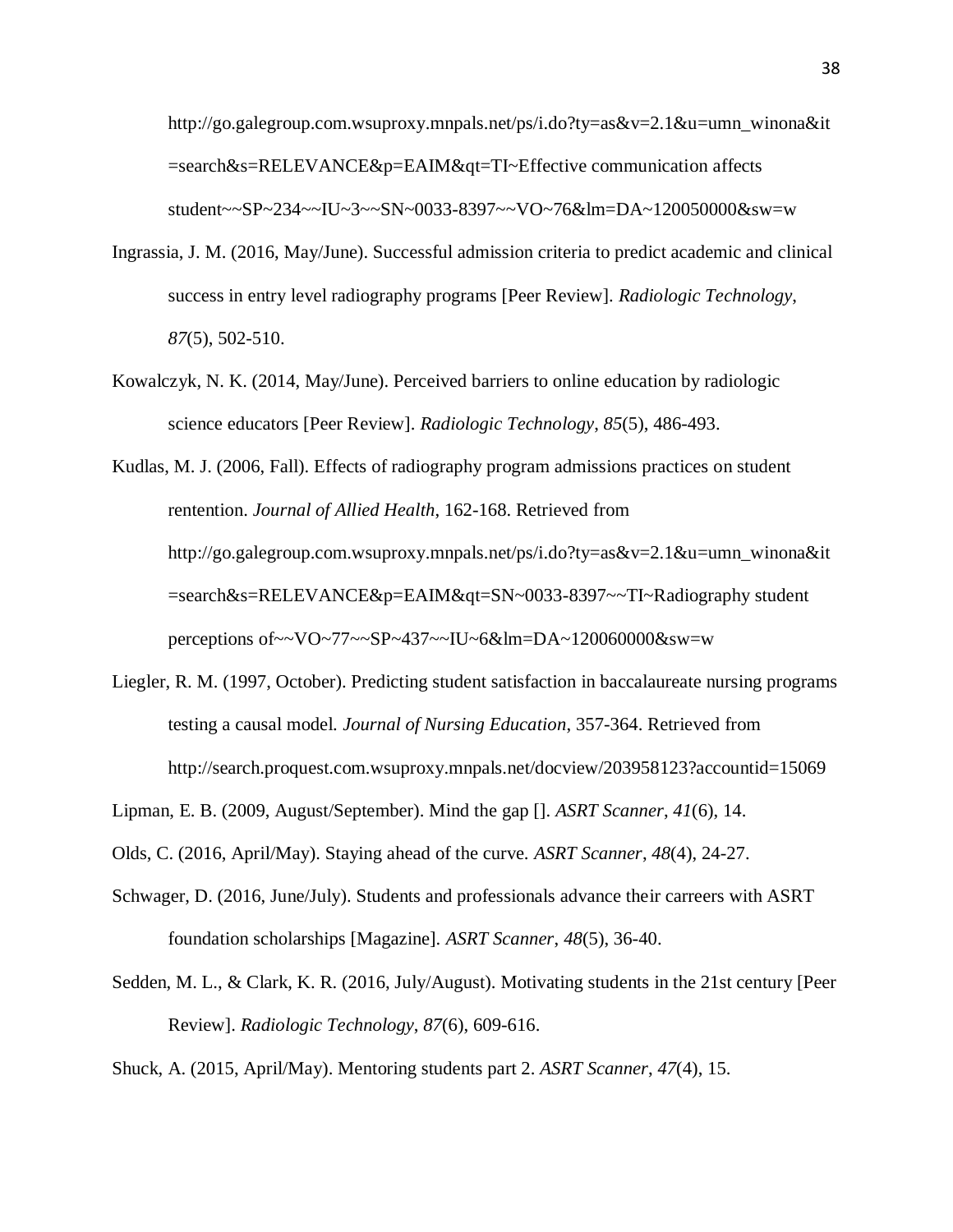Shuck, A. (2015, August/September). RT as student mentor. *ASRT Scanner*, *47*(6), 15.

- Singh, P., & Pan, W. (2004, June). Online education lessons for administrators and instructors [Article]. *College Student Journal*, *38*(2), 302-308. Retrieved from http://web.a.ebscohost.com.wsuproxy.mnpals.net/ehost/detail/detail?sid=51de2ae3-03e6- 4a2b-8a9d-
	- 33b5c39c56f0%40sessionmgr4010&vid=3&hid=4206&bdata=JnNpdGU9ZWhvc3QtbGl 2ZQ%3d%3d#AN=14098767&db=aph
- The practice standards for medical imaging and radiation therapy. (2015). Retrieved from https://www.asrt.org/docs/default-source/practice-standardspublished/ps\_rad.pdf?sfvrsn=2
- Thomas, G. (2013). Your introduction: starting points. In *How to do your research project* (2nd ed., pp. 1-27). London: Sage Publications Ltd.
- Trochim, W. M., & Donnelly, J. P. (2008). Foundations. In *The research methods knowledge base* (3rd ed., pp. 3-30). Mason, OH: Cengage Learning.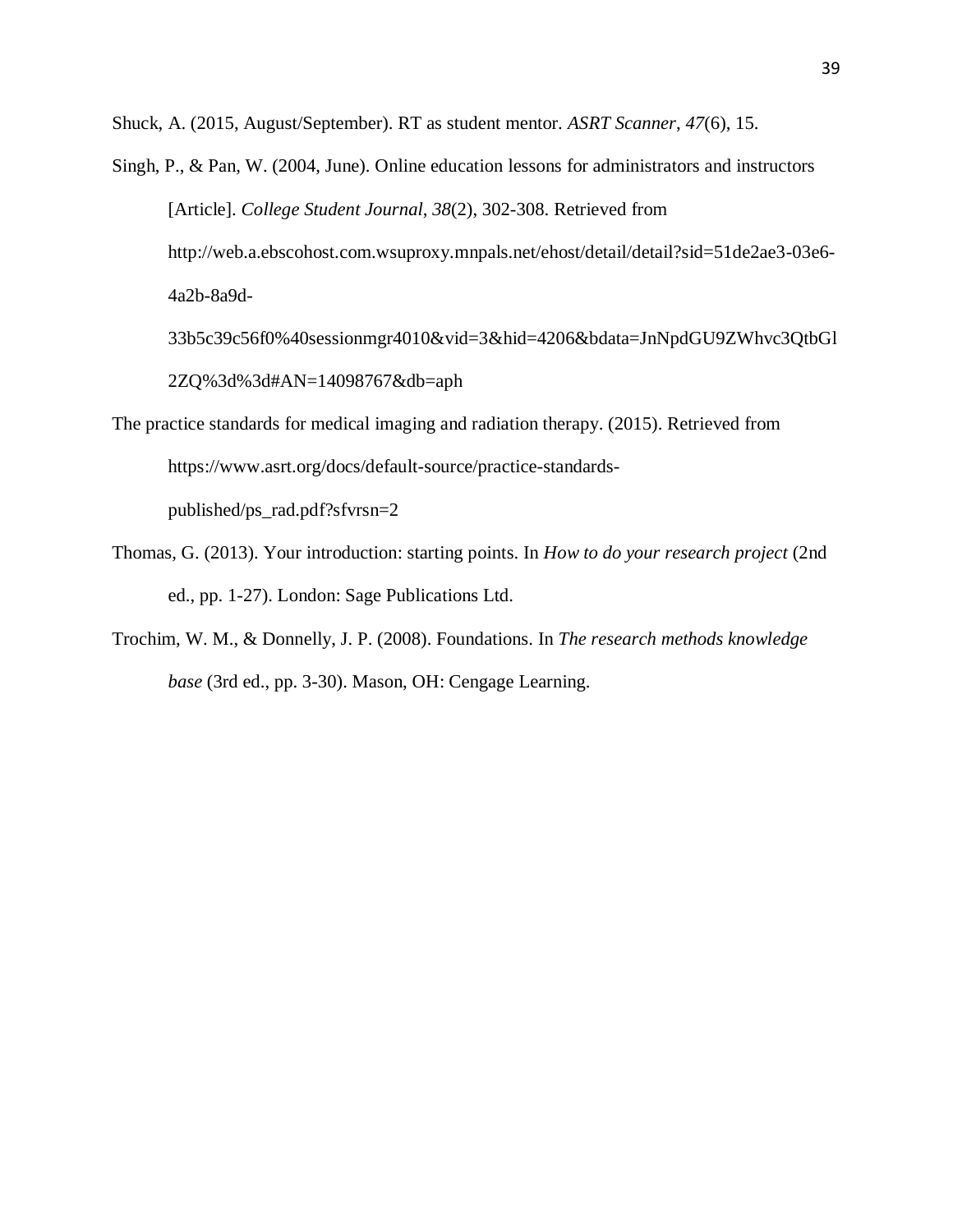# **Appendix A**

# **Cover Letter for Colleagues**

Valarie Bere RT (R) (CT) (M) Minnesota State College Southeast Technical 1250 Homer Road Winona, MN March 31, 2017

Dear:

As you know, I am currently working on completing my graduate degree from Winona State University. For my capstone project I have chosen to research challenges student's face while attending Minnesota State College Southeast in the Radiography program

In order to explore more in depth the challenges students face while completing the program I am asking for you to help start the research by answering a short survey. Your participation is voluntary and all responses will remain anonymous in the final capstone project.

Please take the time to print the attached survey and return it to me at your earliest convenience.

Thank you in advance for taking part in the survey and your support in this endeavor

Sincerely,

Valarie Bere RT(R) (CT) (M) Radiography Program Director/Faculty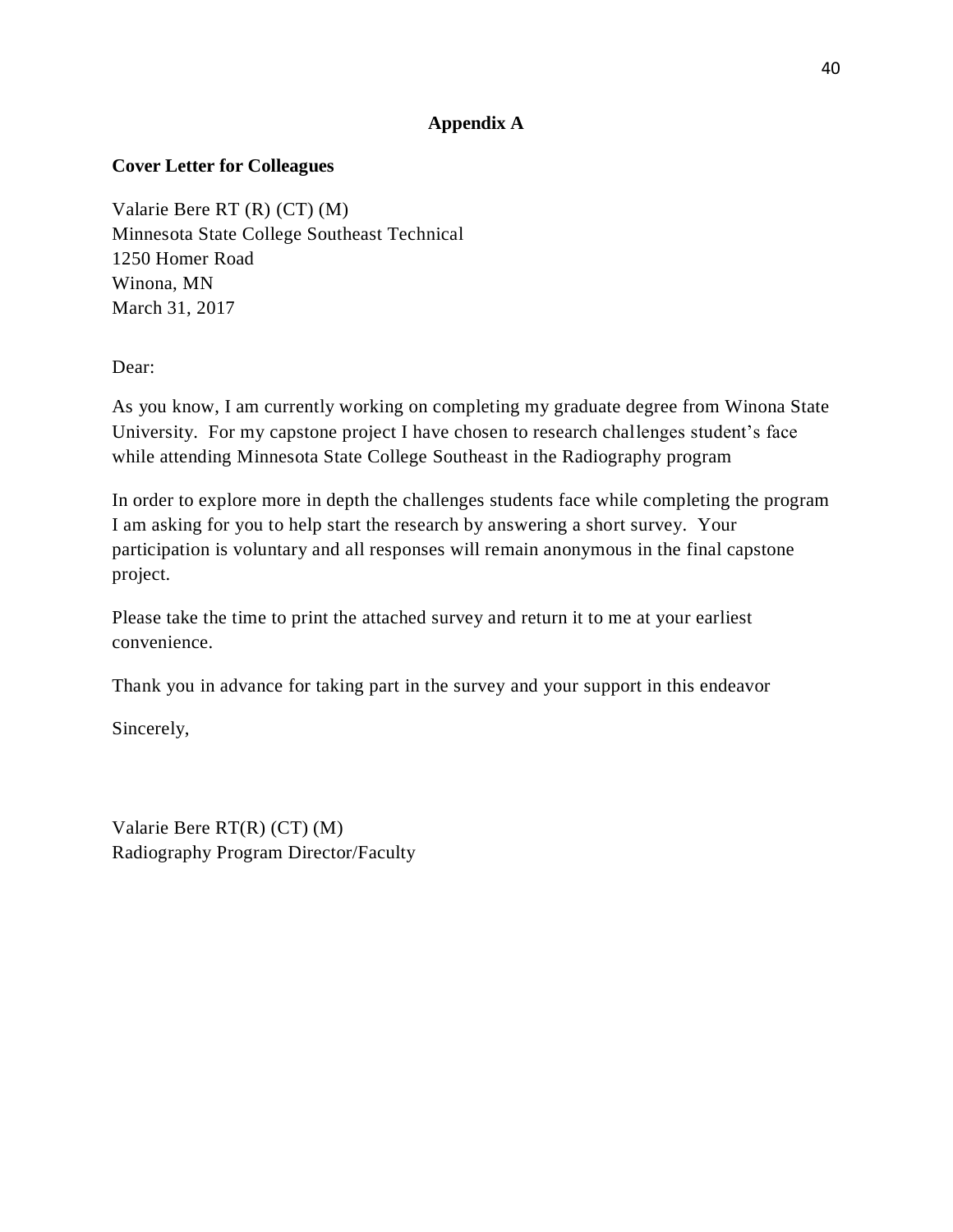# **Appendix B**

# **Questionnaire for Colleagues**

- 1. What are some of the challenges you have noticed students face:
	- A. Before being accepted into the Radiography program?

B. While in the program?

C. While preparing for the registry exam?

D. Please include any additional thoughts or comments about student challenges that have come to mind while answering these questions.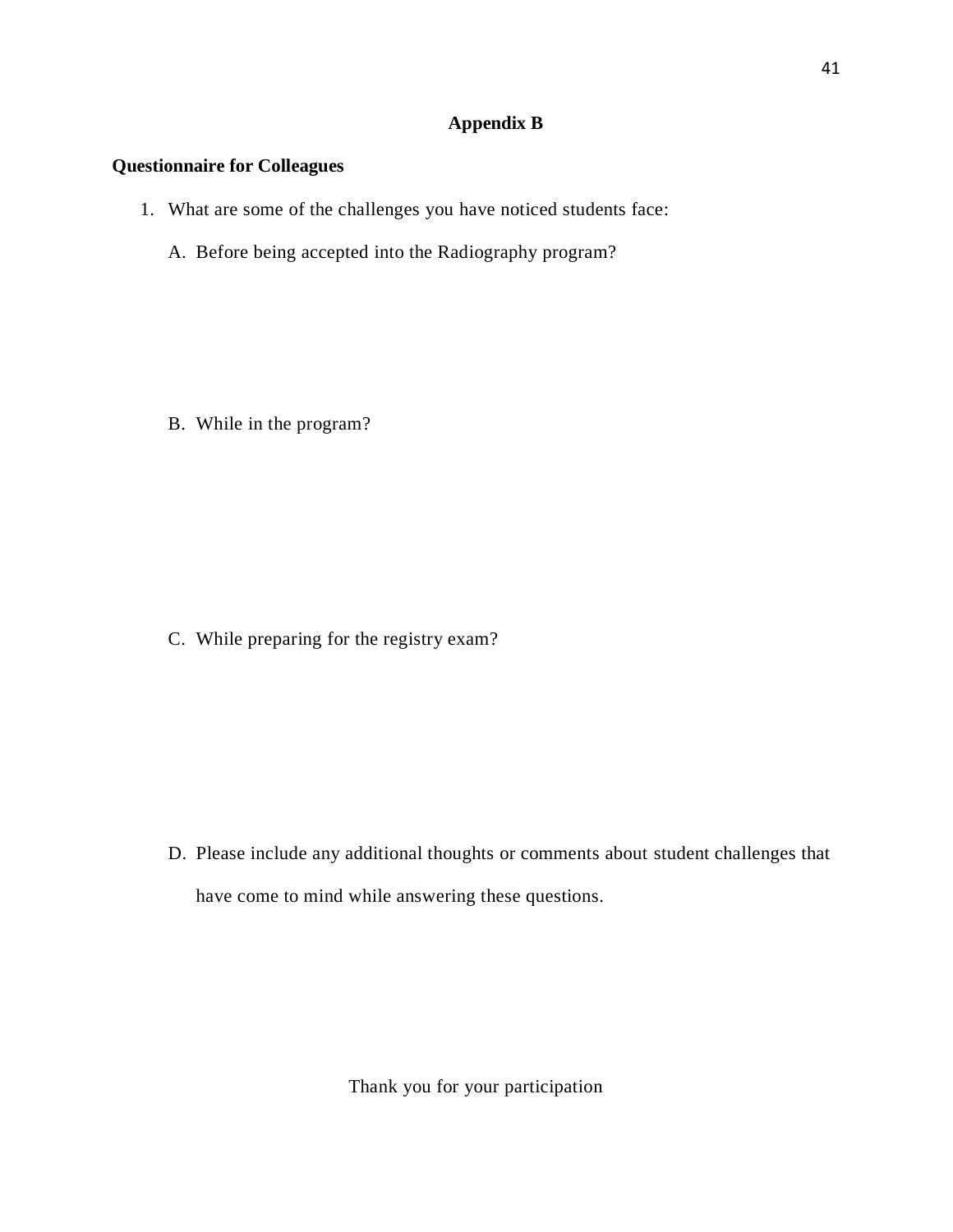# **Appendix C**

# **Cover Statement for Students**

Valarie Bere RT (R) (CT) (M) Minnesota State College Southeast Technical 1250 Homer Road Winona, MN April 30, 2017

Dear Students:

As you know, I am currently working on completing my graduate degree from Winona State University. For my capstone project I have chosen to research challenges student's face while attending Minnesota State College Southeast in the Radiography program

In order to explore more in depth the challenges students face while completing the program I am asking for your help by answering a short survey. Your participation is voluntary and all responses are anonymous and cannot be traced back to you.

Please take the time to complete the survey. Once complete print it and bring to class to place in the envelope I will provide.

Thank you in advance for taking part in the survey and your support in this endeavor

Sincerely,

Valarie Bere RT(R) (CT) (M) Radiography Program Director/Faculty